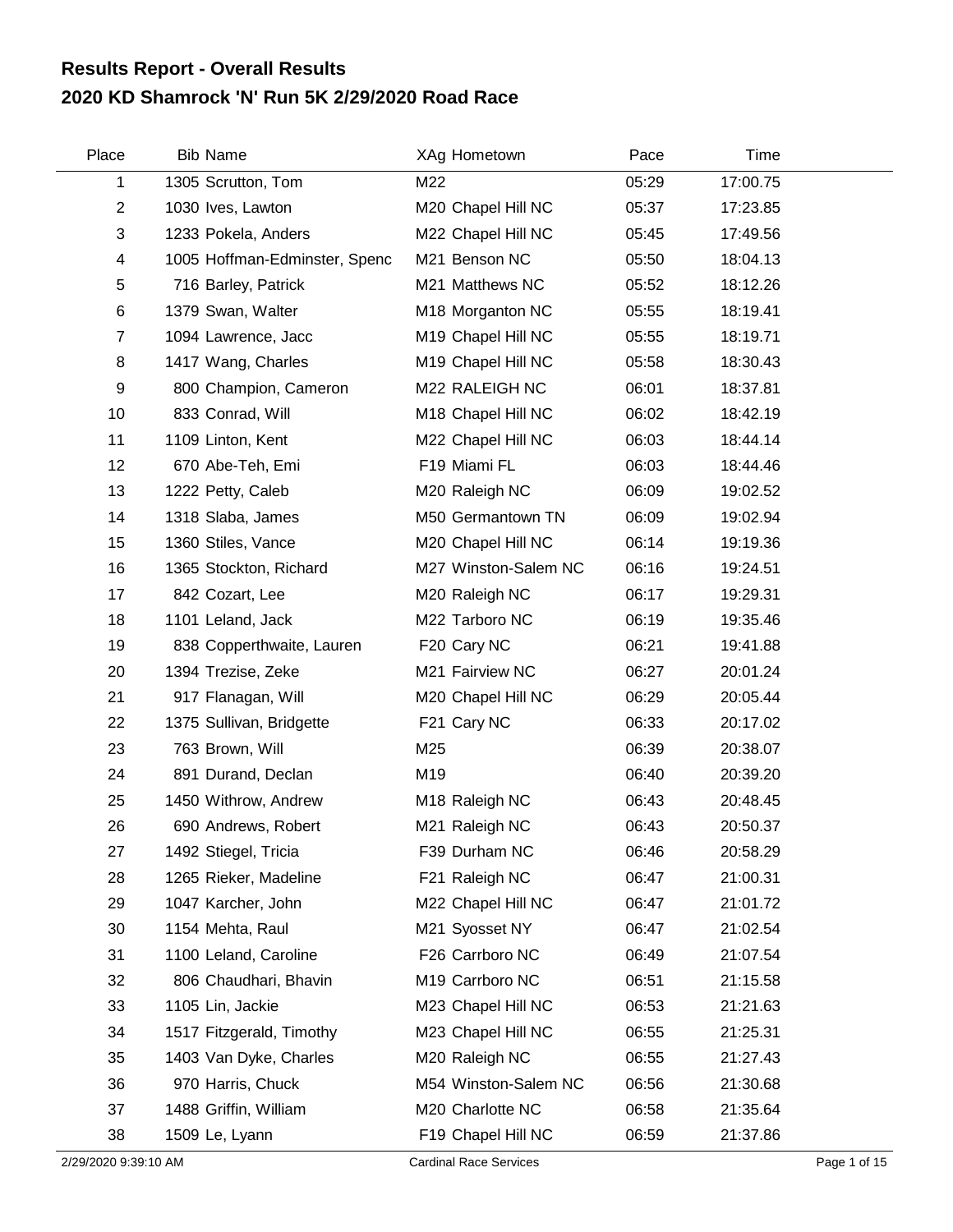| Place | <b>Bib Name</b>            | XAg Hometown                     | Pace  | Time     |  |
|-------|----------------------------|----------------------------------|-------|----------|--|
| 39    | 855 Crites Videman, Zakari | M20 Chapel Hill NC               | 07:02 | 21:47.96 |  |
| 40    | 1341 Snyder, Hank          | M20 Chapel Hill NC               | 07:02 | 21:48.33 |  |
| 41    | 1255 Reeves, Harrison      | M19 Davidson NC                  | 07:02 | 21:48.42 |  |
| 42    | 856 Crocker, Jack          | M22 Chapel Hill NC               | 07:03 | 21:51.26 |  |
| 43    | 1494 Green, Jackie         | F28 DURHAM NC                    | 07:03 | 21:51.93 |  |
| 44    | 1215 Pate, Daniel          | M19                              | 07:05 | 21:58.08 |  |
| 45    | 904 Escovar, Lalo          | M24                              | 07:08 | 22:08.28 |  |
| 46    | 728 Bennett, Joshua        | M33 Chapel Hill NC               | 07:09 | 22:08.67 |  |
| 47    | 1051 Katz, Alexandra       | F18 Greenville SC                | 07:09 | 22:09.06 |  |
| 48    | 991 Hazel, Spencer         | M23 Greensboro NC                | 07:09 | 22:09.19 |  |
| 49    | 796 Cassidy, Sasha         | F21 Chapel Hill NC               | 07:10 | 22:12.69 |  |
| 50    | 1516 Nickel, lan           | M22 Winston-Salem NC             | 07:11 | 22:16.56 |  |
| 51    | 1355 Stewart, Robert       | M32 Chapel Hill NC               | 07:21 | 22:45.96 |  |
| 52    | 1245 Quadland, Warren      | M19 Winston-Salem NC             | 07:21 | 22:47.59 |  |
| 53    | 1147 McGrinder, Tess       | F18 Chapel Hill NC               | 07:22 | 22:48.97 |  |
| 54    | 1513 Perry, Jackson        | M21 Matthews NC                  | 07:23 | 22:54.65 |  |
| 55    | 675 Abrassard, William     | M20 Chapel Hill NC               | 07:24 | 22:57.81 |  |
| 56    | 1131 Markson, Hunter       | M24 Charlotte NC                 | 07:25 | 22:58.25 |  |
| 57    | 1118 Mamo, Cline           | M20 Chapel Hill NC               | 07:25 | 22:59.05 |  |
| 58    | 916 Fischler Sr., Daniel   | M51 Morehead City NC             | 07:25 | 22:59.57 |  |
| 59    | 1248 Ramage, Maria         | F18 Wilmington NC                | 07:29 | 23:10.89 |  |
| 60    | 1225 Pinkston, Billy       | M57 Atlanta GA                   | 07:30 | 23:14.79 |  |
| 61    | 1457 Wooten, Christopher   | M <sub>18</sub> winston-salem NC | 07:30 | 23:16.35 |  |
| 62    | 937 Golini, Kasey          | F <sub>20</sub>                  | 07:30 | 23:16.50 |  |
| 63    | 1408 Vaughn, Montana       | M23 Chapel Hill NC               | 07:30 | 23:16.54 |  |
| 64    | 753 Brock, John            | M20 Chapel Hill NC               | 07:32 | 23:22.24 |  |
| 65    | 1364 stockton, katie       | f29 DURHAM NC                    | 07:33 | 23:24.52 |  |
| 66    | 963 Haravu, Shriya         | F19 Raleigh NC                   | 07:34 | 23:27.14 |  |
| 67    | 1262 Riden, Rebecca        | F <sub>19</sub>                  | 07:34 | 23:28.17 |  |
| 68    | 1278 Rogers, Lily          | F14 Apex NC                      | 07:37 | 23:37.03 |  |
| 69    | 1409 Verdi, Emma           | F21 Chapel Hill NC               | 07:37 | 23:38.18 |  |
| 70    | 702 Aylward, Aileen        | F31 Chapel Hill NC               | 07:38 | 23:41.13 |  |
| 71    | 778 Burton, Will           | M21 BURLINGTON NC                | 07:41 | 23:49.01 |  |
| 72    | 1393 Trentzsch, Edward     | M21 Chapel Hill NC               | 07:41 | 23:49.66 |  |
| 73    | 1425 WEISENFELD, GRAYSON   | M13 Hillsborough NC              | 07:42 | 23:52.74 |  |
| 74    | 968 Harrington, Timothy    | M31 Raleigh NC                   | 07:43 | 23:56.01 |  |
| 75    | 1445 Williford, Josh       | M19 Clayton NC                   | 07:44 | 23:57.12 |  |
| 76    | 1426 weisenfeld, jonathon  | M45 Hillsborough NC              | 07:44 | 23:58.87 |  |
| 77    | 1107 Linford, Benjamin     | M18 Chapel Hill NC               | 07:44 | 23:59.62 |  |
| 78    | 897 Eckard, Caelan         | M22 Chapel Hill NC               | 07:44 | 23:59.71 |  |
| 79    | 1343 Soendergaard, Simon   | M23 Chapel Hill NC               | 07:46 | 24:05.30 |  |
|       |                            |                                  |       |          |  |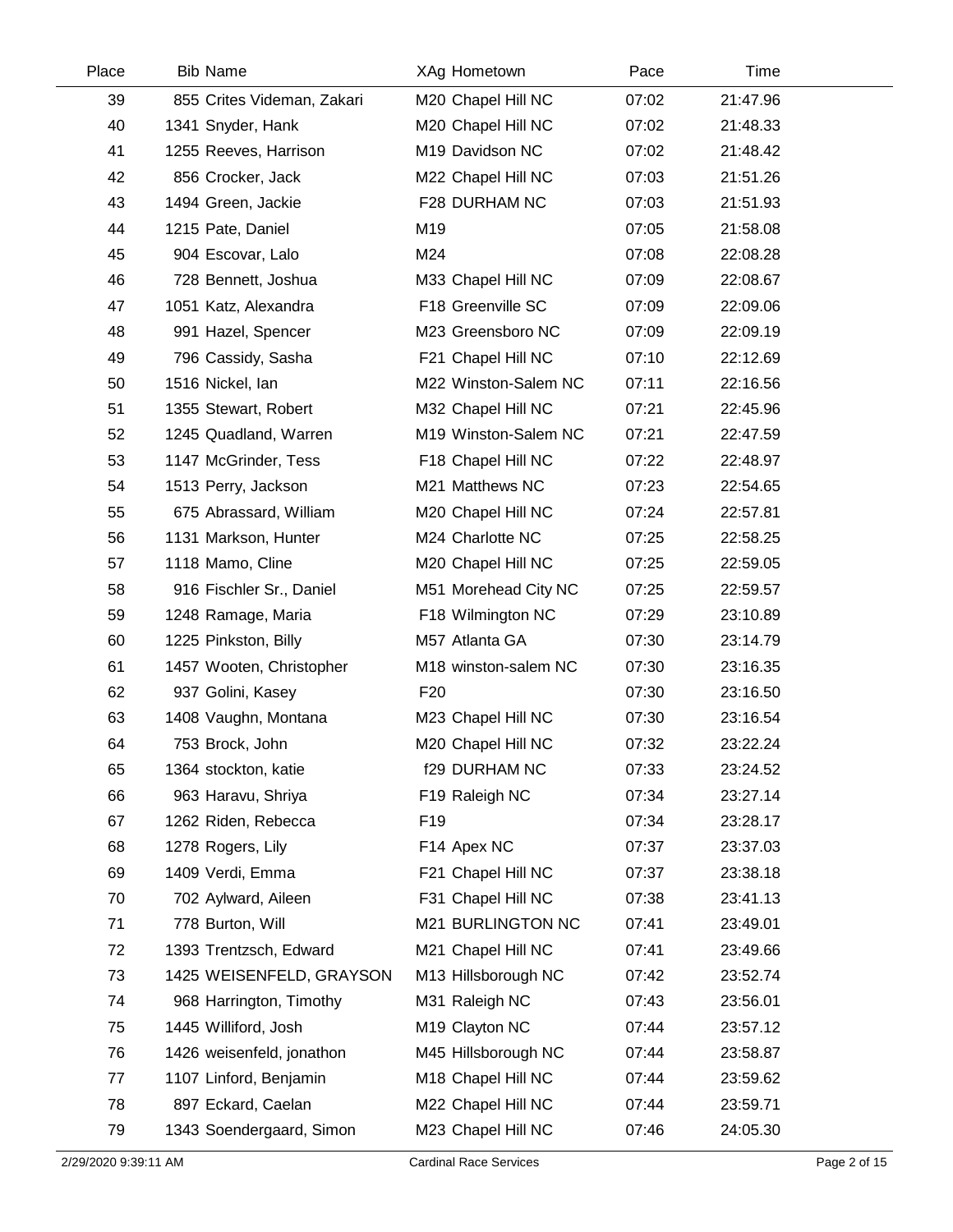| Place | <b>Bib Name</b>          | XAg Hometown         | Pace  | Time     |  |
|-------|--------------------------|----------------------|-------|----------|--|
| 80    | 1363 Stockton, Kathy     | F57 Winston-Salem NC | 07:49 | 24:13.25 |  |
| 81    | 973 Harris, Jason        | M48 High Point NC    | 07:51 | 24:19.34 |  |
| 82    | 1056 Kemper, Paige       | F19 Chapel Hill NC   | 07:52 | 24:22.51 |  |
| 83    | 1110 Linton, Laura       | F54                  | 07:52 | 24:23.72 |  |
| 84    | 743 Boone, Abbie         | F19 greensboro NC    | 07:53 | 24:24.92 |  |
| 85    | 820 Clayton, Ben         | M19 Apex NC          | 07:54 | 24:29.19 |  |
| 86    | 983 Hausler, Caroline    | F21 charlotte NC     | 07:54 | 24:30.02 |  |
| 87    | 1129 Mares, Erin         | F21 Chapel Hill NC   | 07:54 | 24:30.07 |  |
| 88    | 1467 Zarzar, Liz         | F21 Hillsborough NC  | 07:54 | 24:30.53 |  |
| 89    | 1151 McKay, Daniel       | M23 Pinehurst NC     | 07:55 | 24:32.05 |  |
| 90    | 1049 Kasari, Alex        | M18 Chapel Hill NC   | 07:56 | 24:34.17 |  |
| 91    | 975 Harris, Kelly        | F50 Winston-Salem NC | 07:59 | 24:46.41 |  |
| 92    | 735 Blackwell, Evan      | M22 Chapel Hill NC   | 08:00 | 24:46.54 |  |
| 93    | 1210 Pahel-Short, Corey  | F22 Durham NC        | 08:01 | 24:50.09 |  |
| 94    | 921 Foster, Bryn         | F20 Chapel Hill NC   | 08:01 | 24:50.24 |  |
| 95    | 1411 Vivian, Daisy       | F21 Chapel Hill NC   | 08:02 | 24:53.36 |  |
| 96    | 1392 Trent, Thomas       | M18 Greensboro NC    | 08:02 | 24:55.68 |  |
| 97    | 732 Bevan, Kitty         | F20 Chapel Hill NC   | 08:03 | 24:58.05 |  |
| 98    | 1229 Pister, Krystal     | F47 Pittsboro NC     | 08:04 | 24:58.92 |  |
| 99    | 1012 Hopkins, Bonnie     | F49 RALEIGH NC       | 08:05 | 25:02.08 |  |
| 100   | 1234 Pollack, Tyler      | M22 Chapel Hill NC   | 08:05 | 25:04.93 |  |
| 101   | 682 Allred, JB           | M25 Chapel Hill NC   | 08:06 | 25:06.44 |  |
| 102   | 928 Frei, Tim            | M18 Chapel Hill NC   | 08:07 | 25:09.52 |  |
| 103   | 1404 Van Winkle, Charlie | M16 Chapel Hill NC   | 08:07 | 25:09.98 |  |
| 104   | 1296 Sanzone, Erin       | F21                  | 08:08 | 25:11.91 |  |
| 105   | 772 Bucci, Kara          | F19 Apex NC          | 08:08 | 25:12.58 |  |
| 106   | 1447 Winston, Charlie    | M19 Raleigh NC       | 08:08 | 25:13.74 |  |
| 107   | 1401 Urish, Anne         | F18 Raleigh NC       | 08:08 | 25:13.86 |  |
| 108   | 786 Cameron, Pippa       | F21 Chapel Hill NC   | 08:08 | 25:14.31 |  |
| 109   | 707 Bailey, Daniel       | M55 Wendell NC       | 08:09 | 25:16.79 |  |
| 110   | 1002 High, Jack          | M21 Durham NC        | 08:10 | 25:19.61 |  |
| 111   | 908 Evans, Violet        | F19 Raleigh NC       | 08:10 | 25:20.04 |  |
| 112   | 727 Benjamin, Siona      | F19 Apex NC          | 08:10 | 25:20.32 |  |
| 113   | 910 Fan, Daniel          | M20 Chapel Hill NC   | 08:11 | 25:22.71 |  |
| 114   | 1381 Szymczak, Jessica   | F21 Chapel Hill NC   | 08:12 | 25:25.14 |  |
| 115   | 871 DeCamillis, Michael  | M58 Durham NC        | 08:12 | 25:26.58 |  |
| 116   | 882 Donegan, Molly       | F21 Chapel Hill NC   | 08:14 | 25:30.07 |  |
| 117   | 1512 McCarthy, Andrew    | M23 Chapel Hill NC   | 08:14 | 25:30.24 |  |
| 118   | 1460 Yencha, Caroline    | F20 Sneads Ferry NC  | 08:15 | 25:33.33 |  |
| 119   | 1371 Street, Devin       | M19 Chapel Hill NC   | 08:15 | 25:35.38 |  |
| 120   | 1185 Naomi, Karl         | M19 Chapel Hill NC   | 08:16 | 25:36.37 |  |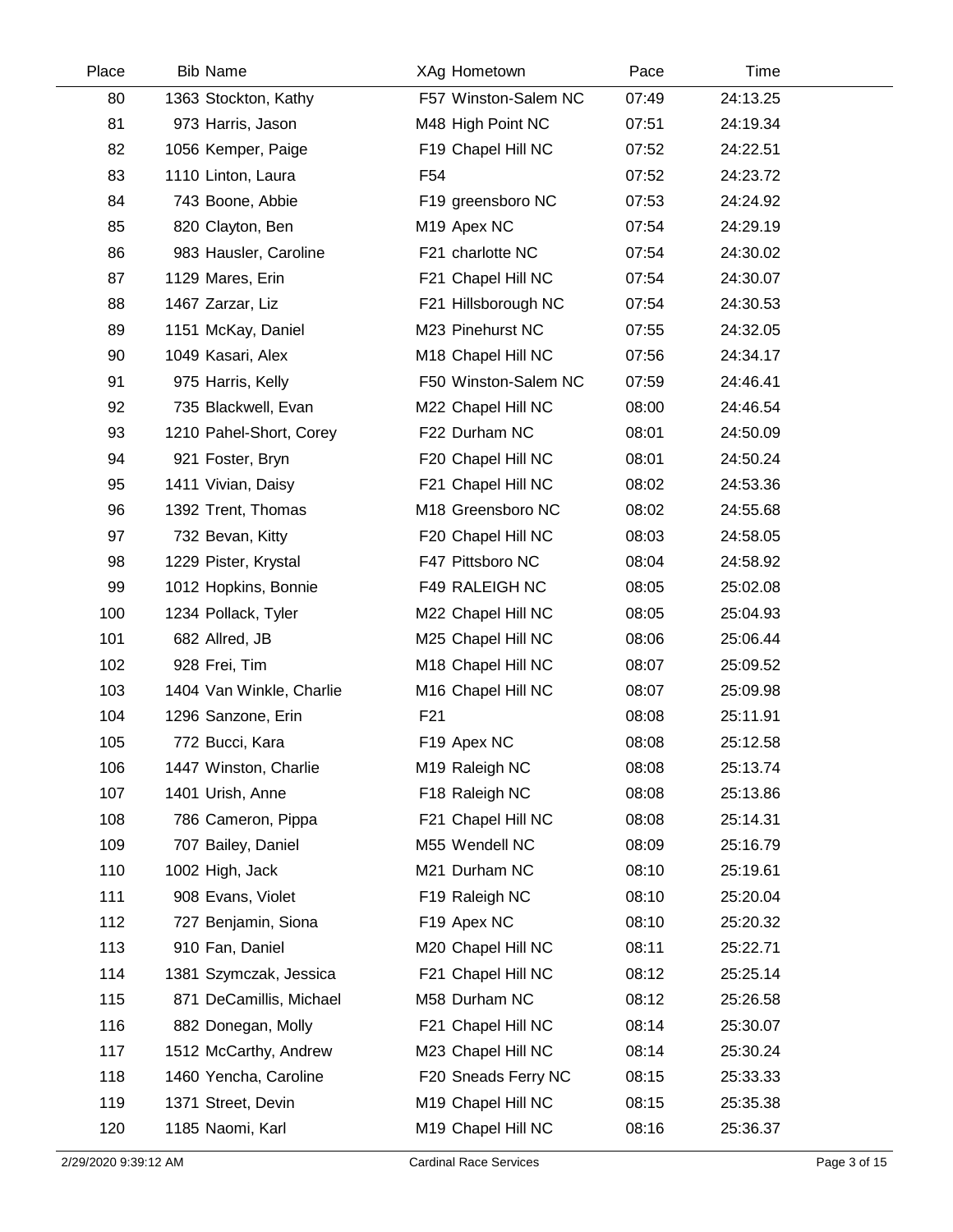| Place | <b>Bib Name</b>             | XAg Hometown            | Pace  | Time     |  |
|-------|-----------------------------|-------------------------|-------|----------|--|
| 121   | 980 Harrison, Brenna        | F20 Holly Springs NC    | 08:18 | 25:42.92 |  |
| 122   | 1204 O'Brien, Katie         | F21 Vienna VA           | 08:19 | 25:47.04 |  |
| 123   | 793 carmody, karen          | <b>f49 DURHAM NC</b>    | 08:20 | 25:50.62 |  |
| 124   | 1193 Newman, Cole           | M13 Durham NC           | 08:20 | 25:50.85 |  |
| 125   | 852 Creech, Tyson           | M22 Durham NC           | 08:20 | 25:51.21 |  |
| 126   | 859 Cruz, Orlando           | M51 Charlotte NC        | 08:21 | 25:51.84 |  |
| 127   | 1418 Warnke, Leah           | F18 Chapel Hill NC      | 08:21 | 25:51.97 |  |
| 128   | 1162 Mitchell, Madi         | F20 Apex NC             | 08:21 | 25:52.28 |  |
| 129   | 730 Benton Lobdell, Jessica | F37 Durham NC           | 08:21 | 25:53.85 |  |
| 130   | 1112 Lobdell, Simon         | M39 Durham NC           | 08:22 | 25:55.61 |  |
| 131   | 1283 Ronn, Alva             | F20 Chapel Hill NC      | 08:23 | 25:57.98 |  |
| 132   | 1247 Rafferty, Nicole       | F18 Chapel Hill NC      | 08:23 | 25:58.28 |  |
| 133   | 979 Harris, Scott           | M41 Durham NC           | 08:23 | 25:59.13 |  |
| 134   | 1061 Kirby, Midori          | F21 Cary NC             | 08:24 | 26:01.82 |  |
| 135   | 918 Fleming, Adalyn         | F20 Hillsborough NC     | 08:24 | 26:02.08 |  |
| 136   | 751 Breito, Nathan          | M38 Durham NC           | 08:24 | 26:02.48 |  |
| 137   | 825 Cloninger, Rebecca      | F19 Gastonia NC         | 08:24 | 26:02.97 |  |
| 138   | 1298 Saunders, Emily        | F19 Chapel Hill NC      | 08:26 | 26:08.32 |  |
| 139   | 708 Bailey, Kyler           | M <sub>19</sub> CARY NC | 08:26 | 26:08.95 |  |
| 140   | 1374 Stroup, Suzanne        | F50 Arlington VA        | 08:27 | 26:12.86 |  |
| 141   | 982 Hart, Dan               | M52 Charlotte NC        | 08:29 | 26:17.81 |  |
| 142   | 812 Church, Bella           | F19 Raleigh NC          | 08:29 | 26:18.98 |  |
| 143   | 1063 Kline, Eden            | F19 Raleigh NC          | 08:29 | 26:19.28 |  |
| 144   | 1291 Ryan, Steffany         | F49 Huntersville NC     | 08:29 | 26:19.32 |  |
| 145   | 785 Callihan, Lindsay       | F18 CARY NC             | 08:30 | 26:20.70 |  |
| 146   | 888 Dudley, Rhett           | F22 Raleigh NC          | 08:30 | 26:21.27 |  |
| 147   | 1132 Marsh, Annelise        | F18 Chapel Hill NC      | 08:30 | 26:21.40 |  |
| 148   | 1429 Westcott, Katherine    | F22 Winston-Salem NC    | 08:30 | 26:21.88 |  |
| 149   | 1125 Mann, Katie            | F22 Chapel Hill NC      | 08:31 | 26:25.21 |  |
| 150   | 1337 Smolowe, Louis         | M19 Clemmons NC         | 08:32 | 26:26.45 |  |
| 151   | 1001 Hiersteiner, Allie     | F18 winston-salem NC    | 08:32 | 26:27.76 |  |
| 152   | 869 Dean, Payton            | F18 Winston-Salem NC    | 08:32 | 26:27.84 |  |
| 153   | 944 Gottlieb, Noah          | M18 Winston-Salem NC    | 08:32 | 26:28.18 |  |
| 154   | 1197 Noll, Ribby            | M53 Charlottesville VA  | 08:33 | 26:30.13 |  |
| 155   | 922 Foster, Margaret        | F19 Chapel Hill NC      | 08:33 | 26:30.59 |  |
| 156   | 1357 Stiles, Chloe          | F18 Chapel Hill NC      | 08:33 | 26:30.94 |  |
| 157   | 1459 Wright, Coble          | M26 Raleigh NC          | 08:34 | 26:31.95 |  |
| 158   | 1359 Stiles, Parker         | M15 Asheville NC        | 08:35 | 26:35.52 |  |
| 159   | 1369 Straeten, Beth         | F37 Charlotte NC        | 08:36 | 26:40.39 |  |
| 160   | 938 Gonzalez, Isabella      | F21 Chapel Hill NC      | 08:37 | 26:42.07 |  |
| 161   | 1562 Simpson, Jessica       | F20 Chapel Hill NC      | 08:38 | 26:44.78 |  |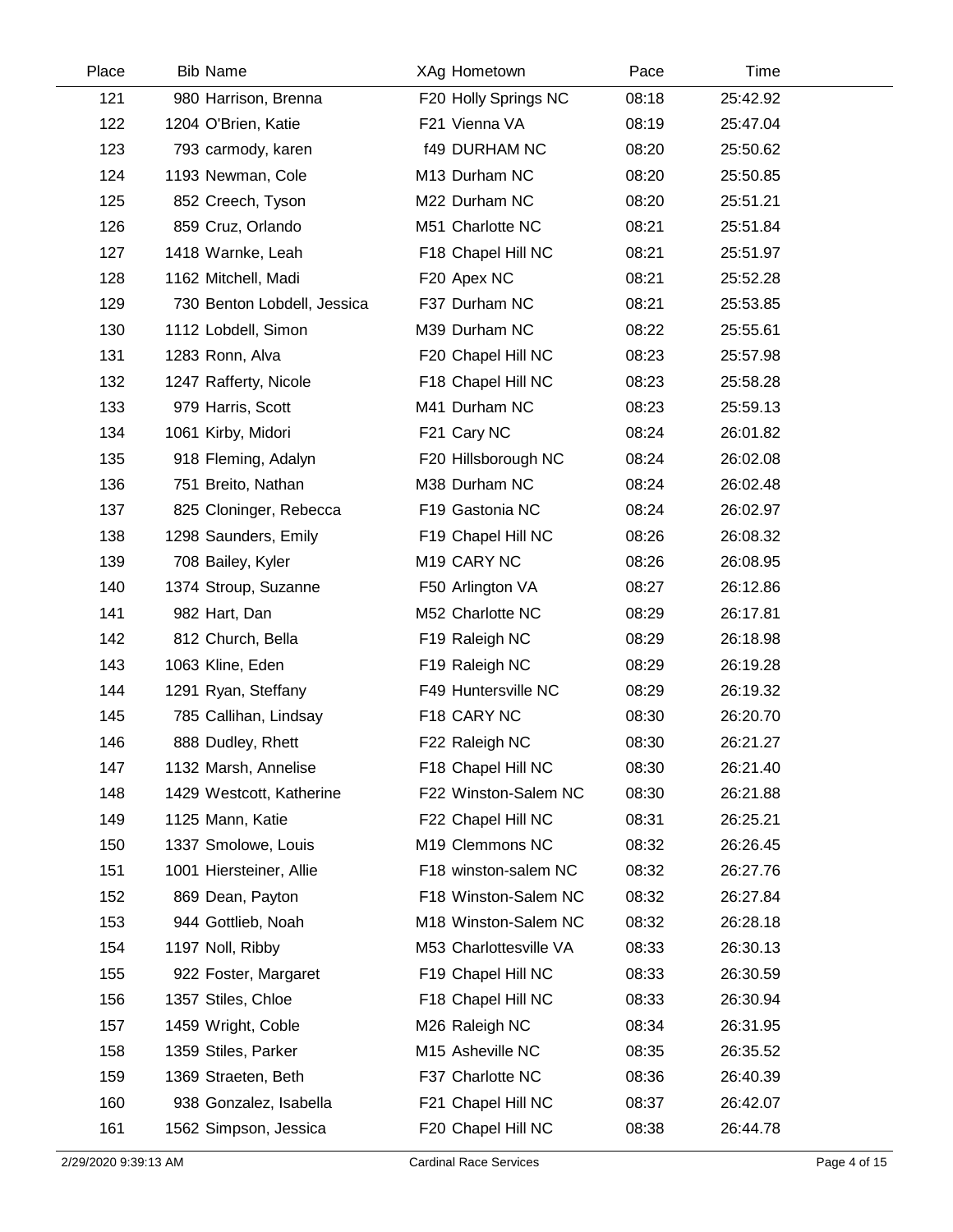| Place | <b>Bib Name</b>         | XAg Hometown               | Pace  | Time     |  |
|-------|-------------------------|----------------------------|-------|----------|--|
| 162   | 780 byles, shep         | M24 Greensboro NC          | 08:38 | 26:45.62 |  |
| 163   | 967 Harrington, Amanda  | F33 Raleigh NC             | 08:38 | 26:46.82 |  |
| 164   | 1407 Vaughn, Kylee      | F21 Chapel Hill NC         | 08:39 | 26:47.42 |  |
| 165   | 1528 Zeltmer, Kailee    | F18 CHARLOTTE NC           | 08:40 | 26:50.48 |  |
| 167   | 1059 King, Katie        | F18 Ridgefield CT          | 08:40 | 26:51.47 |  |
| 168   | 915 Feng, Amy           | F18 Chapel Hill NC         | 08:40 | 26:51.55 |  |
| 169   | 1519 Hedberg, Jerk      | M59 Chapel Hill NC         | 08:41 | 26:53.76 |  |
| 170   | 1477 Wright, Emily      | F18 Winston-Salem NC       | 08:42 | 26:58.23 |  |
| 171   | 746 Bozovich, Laura     | F19 Greensboro NC          | 08:43 | 27:02.20 |  |
| 172   | 1273 Roberson, Michael  | F19 Chapel Hill NC         | 08:44 | 27:05.30 |  |
| 173   | 1526 Cmiel, Lauren      | F18 Charlotte NC           | 08:44 | 27:05.50 |  |
| 174   | 929 Frellick, Reed      | M18 Asheville NC           | 08:46 | 27:10.24 |  |
| 175   | 1311 Shon, Stella       | F21 Chapel Hill NC         | 08:46 | 27:10.74 |  |
| 176   | 788 Cannon, Katharine   | F47 DURHAM NC              | 08:47 | 27:12.29 |  |
| 177   | 1358 Stiles, Courtney   | F50 Asheville NC           | 08:47 | 27:13.70 |  |
| 178   | 1223 Pietrus, Matthias  | M <sub>19</sub> Raleigh NC | 08:47 | 27:14.28 |  |
| 179   | 823 Clem, David         | M55 Cornelius NC           | 08:47 | 27:14.59 |  |
| 180   | 1007 Holland, Kathy     | F36 RALEIGH NC             | 08:48 | 27:16.25 |  |
| 181   | 1130 Markson, Emma      | F21 Charlotte NC           | 08:49 | 27:18.63 |  |
| 182   | 1382 Tart, Eric         | M43 Four Oaks NC           | 08:49 | 27:19.27 |  |
| 183   | 884 Drawdy, Catie       | F19 Mech VA                | 08:50 | 27:22.28 |  |
| 184   | 703 Baca, Paloma        | F19 Carrboro NC            | 08:50 | 27:22.69 |  |
| 185   | 919 Fleury, Justin      | M24 Charlotte NC           | 08:51 | 27:25.29 |  |
| 186   | 1108 Linker, Scott      | M50 Concord NC             | 08:52 | 27:28.68 |  |
| 187   | 755 Brogna, Alexa       | F <sub>22</sub>            | 08:53 | 27:30.78 |  |
| 188   | 1402 Valdez, Kevin      | M21 Chapel Hill NC         | 08:53 | 27:32.07 |  |
| 189   | 864 Daniels, Dawson     | M20 Greensboro NC          | 08:53 | 27:32.26 |  |
| 190   | 1045 Juzumaite, leva    | F20 Apex NC                | 08:53 | 27:32.78 |  |
| 191   | 1434 White, Elliott     | F21 Chapel Hill NC         | 08:56 | 27:42.29 |  |
| 192   | 1306 Scully, Cary       | F55 greensboro NC          | 08:59 | 27:52.11 |  |
| 193   | 1186 Navarre, Sophia    | F20 Chapel Hill NC         | 09:01 | 27:55.77 |  |
| 194   | 715 Barksdale, Hallie   | F20 Chapel Hill NC         | 09:02 | 28:01.58 |  |
| 195   | 1074 Kramer, Patrick    | M20 Charlotte NC           | 09:04 | 28:06.43 |  |
| 196   | 1202 Noyes, Lawson      | M78 Mebane NC              | 09:04 | 28:06.71 |  |
| 197   | 744 Boswell, Sara       | F19 Charlotte NC           | 09:04 | 28:07.29 |  |
| 198   | 951 Guskiewicz, Kevin   | M53 Chapel Hill NC         | 09:05 | 28:10.38 |  |
| 199   | 952 Guskiewicz, Nathan  | M21 Chapel Hill NC         | 09:06 | 28:11.08 |  |
| 200   | 1432 Whalen, Meredith   | F21 Chapel Hill NC         | 09:06 | 28:11.42 |  |
| 201   | 932 Garrett, Walker     | M18 Chapel Hill NC         | 09:06 | 28:13.46 |  |
| 202   | 1082 Lambert, Emily     | F19 Chapel Hill NC         | 09:06 | 28:14.00 |  |
| 203   | 1518 Fitzgerald, Robert | M34 Hoboken NJ             | 09:07 | 28:15.03 |  |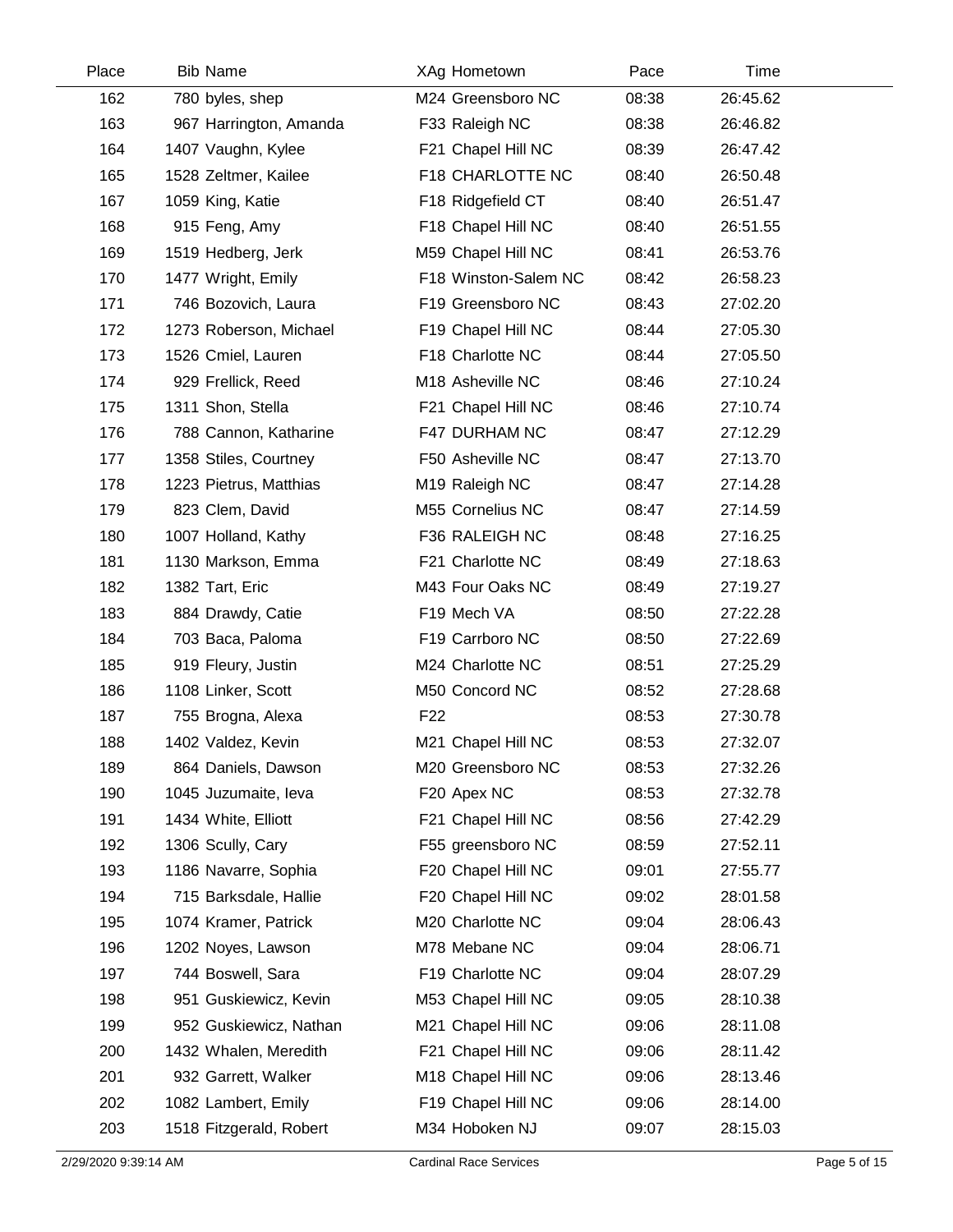| Place | <b>Bib Name</b>           | XAg Hometown            | Pace  | Time     |  |
|-------|---------------------------|-------------------------|-------|----------|--|
| 204   | 695 Atchison, Alexa       | F24 Hickory NC          | 09:07 | 28:15.28 |  |
| 205   | 1315 Simpson, Alex        | M19 Huntersville NC     | 09:07 | 28:16.12 |  |
| 206   | 808 Chesser, Susan        | F57 Durham NC           | 09:08 | 28:19.11 |  |
| 207   | 1428 Westcott, Carl       | M57 Winston-Salem NC    | 09:10 | 28:25.56 |  |
| 208   | 1270 Ritger, Elizabeth    | F22 Chapel Hill NC      | 09:11 | 28:26.92 |  |
| 209   | 870 DeCamillis, Isabelle  | F19 Durham NC           | 09:11 | 28:28.25 |  |
| 210   | 1157 Miramontes, Kimberly | F21 Chapel Hill NC      | 09:12 | 28:29.73 |  |
| 211   | 1430 Westcott, Marlena    | F56 Winston-Salem NC    | 09:12 | 28:30.67 |  |
| 212   | 1243 Purut, Sophia        | F21 Chapel Hill NC      | 09:12 | 28:32.22 |  |
| 213   | 1330 Smith, Gena          | F51 Pinehurst NC        | 09:13 | 28:34.11 |  |
| 214   | 1295 Sanom, Jeremiah      | M44 Danville VA         | 09:13 | 28:34.98 |  |
| 215   | 994 Hendricks, Keely      | F22 Chapel Hill NC      | 09:13 | 28:35.45 |  |
| 216   | 1052 Keating, Elizabeth   | F63 charlotte NC        | 09:14 | 28:37.28 |  |
| 217   | 1086 Landry, Marshall     | M15 Pinehurst NC        | 09:15 | 28:41.18 |  |
| 218   | 1009 Holland, Steven      | M58 Greensboro NC       | 09:16 | 28:42.21 |  |
| 219   | 1123 Mann, Betsy          | F24 Winston-Salem NC    | 09:16 | 28:44.92 |  |
| 220   | 1264 Rieker, Elizabeth    | F49 Raleigh NC          | 09:17 | 28:45.17 |  |
| 221   | 1299 Sauter, Catherine    | F <sub>18</sub>         | 09:17 | 28:47.10 |  |
| 222   | 874 Diamond, Katie        | F19 Chapel Hill NC      | 09:17 | 28:47.10 |  |
| 223   | 748 Brady, Mahlon         | F19 Chapel Hill NC      | 09:18 | 28:48.52 |  |
| 224   | 683 Alvarez, Dallis       | F19 Chapel Hill NC      | 09:18 | 28:48.57 |  |
| 225   | 1057 Kershher, Cassidy    | F21 Chapel Hill NC      | 09:18 | 28:49.27 |  |
| 226   | 1342 Sobon, Holly         | F21 LEWISVILLE NC       | 09:18 | 28:49.77 |  |
| 227   | 1397 Tucker, Autumn       | F19 Chapel Hill NC      | 09:18 | 28:50.31 |  |
| 228   | 935 Giarratana, Lily      | F18 Charlotte NC        | 09:18 | 28:50.36 |  |
| 229   | 834 Conyers, Najla        | F20 Charlotte NC        | 09:18 | 28:50.37 |  |
| 230   | 1091 Laufenberg, Allison  | F19 Chapel Hill NC      | 09:18 | 28:50.39 |  |
| 231   | 706 baddour, lauren       | F17 Chapel Hill NC      | 09:19 | 28:51.99 |  |
| 232   | 1506 Badeour, David       | M46 Chapel Hill NC      | 09:19 | 28:52.21 |  |
| 233   | 1207 osborn, judy         | F67 charlotte NC        | 09:23 | 29:04.45 |  |
| 234   | 1184 Nagle, Kate          | F21 Chapel Hill NC      | 09:23 | 29:05.51 |  |
| 235   | 1335 Smith, Xan           | M49 Pinehurst NC        | 09:29 | 29:23.80 |  |
| 236   | 1300 Schamay, Bryce       | M18 Clemmons NC         | 09:29 | 29:25.38 |  |
| 237   | 1412 Vuncannon, Georgia   | F31 Fuquay-Varina NC    | 09:32 | 29:34.15 |  |
| 238   | 1476 Channell, Grace      | F18 Chapel Hill NC      | 09:33 | 29:37.43 |  |
| 239   | 900 Ellis, Jonathan       | M23 Atlanta GA          | 09:34 | 29:39.83 |  |
| 240   | 1304 Scotto, London       | F21 Chapel Hill NC      | 09:34 | 29:40.01 |  |
| 241   | 1287 Rowen, Neil          | M <sub>20</sub> Cary NC | 09:34 | 29:40.77 |  |
| 242   | 895 Eason, Caroline       | F19 Lawndale NC         | 09:37 | 29:49.55 |  |
| 243   | 962 Happ, Tyler           | M <sub>26</sub> Cary NC | 09:38 | 29:51.77 |  |
| 244   | 1111 Little, Julianne     | F21 Chapel Hill NC      | 09:40 | 29:57.62 |  |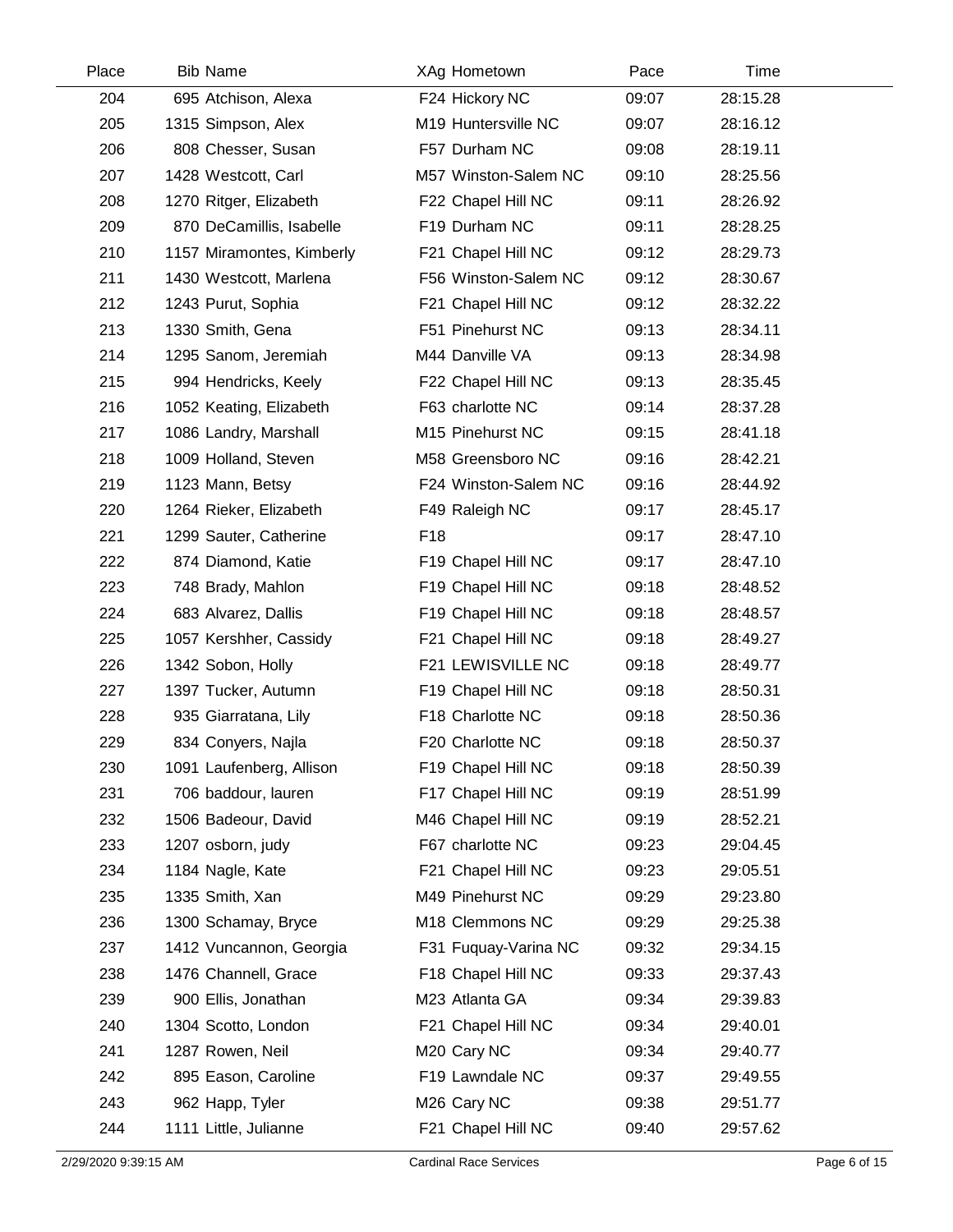| Place | <b>Bib Name</b>                        | XAg Hometown        | Pace  | Time     |  |
|-------|----------------------------------------|---------------------|-------|----------|--|
| 245   | 1023 Hunter, Molly                     | F16 Chapel Hill NC  | 09:41 | 29:59.99 |  |
| 246   | 1022 Hunter, Anna                      | F45 Chapel Hill NC  | 09:41 | 30:00.38 |  |
| 247   | 1323 Slowinski, Jillian                | F21 Greenville NC   | 09:41 | 30:00.84 |  |
| 248   | 1203 Nygren, Caitlin                   | F20 Chapel Hill NC  | 09:42 | 30:03.48 |  |
| 249   | 1221 Peterson, Maiya                   | F <sub>23</sub>     | 09:42 | 30:03.54 |  |
| 250   | 737 Boggess, Emma                      | F21 Chapel Hill NC  | 09:42 | 30:05.04 |  |
| 251   | 1354 Stewart, Kalin                    | F30 Chapel Hill NC  | 09:43 | 30:06.80 |  |
| 252   | 1515 Fitzgerald, Keira                 | F26 Washington DC   | 09:43 | 30:08.13 |  |
| 253   | 1302 Schulte, Austin                   | M25 Chapel Hill NC  | 09:44 | 30:09.10 |  |
| 254   | 981 Hart, Claire                       | F22 Charlotte NC    | 09:44 | 30:09.68 |  |
| 255   | 1286 Routh, Christine                  | F33 Chapel Hill NC  | 09:45 | 30:14.13 |  |
| 256   | 1093 Laughlin, John                    | M56 Charlotte NC    | 09:46 | 30:15.09 |  |
| 257   | 1016 Howard, Sara                      | F19 Chapel Hill NC  | 09:46 | 30:15.18 |  |
| 258   | 901 Engel, Alexandra                   | F10 Chapel Hill NC  | 09:47 | 30:19.09 |  |
| 259   | 1385 Terkiel, Carly                    | F <sub>20</sub>     | 09:47 | 30:21.09 |  |
| 260   | 1058 Kilby, William                    | M23 Raleigh NC      | 09:48 | 30:21.38 |  |
| 261   | 1269 Ritchie, Sophie                   | F20 Raleigh NC      | 09:48 | 30:21.64 |  |
| 262   | 758 Brooks, Amy                        | F56 Morganton NC    | 09:48 | 30:22.73 |  |
| 263   | 1314 Sills, Elizabeth                  | F19 Asheville NC    | 09:49 | 30:25.20 |  |
| 264   | 691 Araysa Rivera, Ana                 | F25 Carrboro NC     | 09:54 | 30:42.50 |  |
| 265   | 1145 McEvoy, Michael                   | M22 Chapel Hill NC  | 09:55 | 30:45.30 |  |
| 266   | 1500 Dalvi, Tejas                      | M22 Fayetteville NC | 09:55 | 30:45.45 |  |
| 267   | 1510 Hughes, Holleman                  | M22 Chapel Hill NC  | 09:56 | 30:46.33 |  |
| 268   | 1502 Seitz, Abby                       | F21 Atlanta GA      | 09:56 | 30:46.97 |  |
| 269   | 1504 Pentz, Julia                      | F20 Boulder CO      | 09:56 | 30:47.06 |  |
| 270   | 863 Dangler, Josie                     | F22 Chapel Hill NC  | 09:56 | 30:47.59 |  |
| 271   | 1034 Jain, Sahil                       | M21 Chapel Hill NC  | 09:56 | 30:48.02 |  |
| 272   | 868 Day, Gabriella                     | F18                 | 09:56 | 30:48.31 |  |
| 273   | 934 Garvey, Louisa                     | F56 Raleigh NC      | 09:57 | 30:49.63 |  |
| 274   | 1376 Sullivan, Kelly                   | F44 Durham NC       | 09:57 | 30:50.70 |  |
| 275   | 1084 Landry, Caroline                  | F18 Pinehurst NC    | 09:57 | 30:51.70 |  |
| 276   | 1085 Landry, Elizabeth                 | F47 Pinehurst NC    | 09:58 | 30:52.75 |  |
| 277   | 759 Broughton, Mary Ann                | F23 Washington DC   | 09:58 | 30:53.19 |  |
| 278   | 1211 Palmer, Crist $\left \right $ bal | M37 Carrboro NC     | 09:58 | 30:53.46 |  |
| 279   | 1087 Landry, Rob                       | M19 Greensboro NC   | 09:58 | 30:53.66 |  |
| 280   | 894 Durham, Emma                       | F19 Villanova PA    | 09:58 | 30:53.95 |  |
| 281   | 742 Bonatz, Maggie                     | F22 Chapel Hill NC  | 09:58 | 30:55.23 |  |
| 282   | 741 Bonatz, Lizzie                     | F19 Atlanta GA      | 09:59 | 30:55.61 |  |
| 283   | 1170 Moore, Julia                      | F18 Chapel Hill NC  | 09:59 | 30:57.57 |  |
| 284   | 801 Chapman, Morgan                    | F <sub>19</sub>     | 09:59 | 30:57.67 |  |
| 285   | 678 Alessandro, Caroline               | F21 Winter Park FL  | 10:00 | 30:58.62 |  |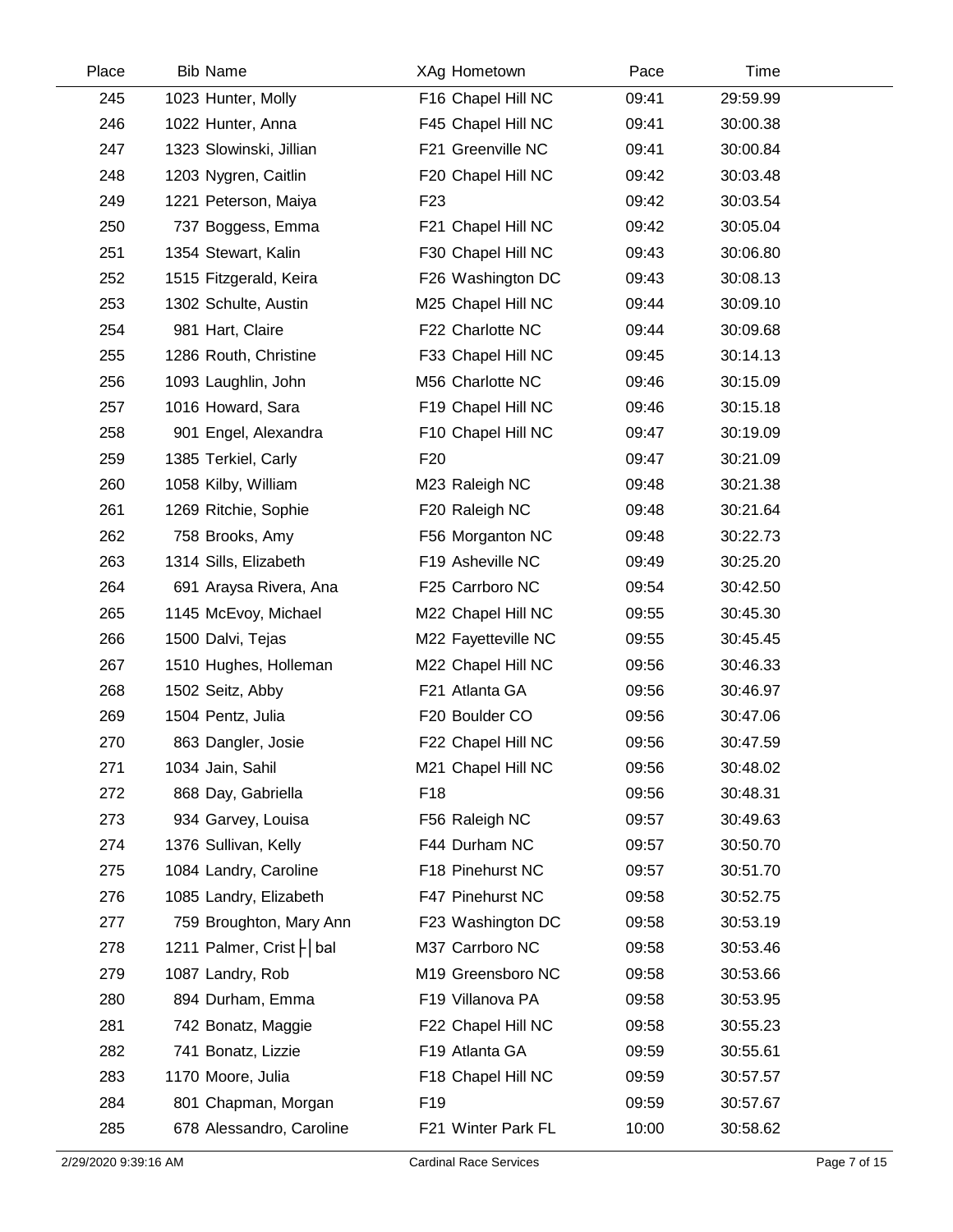| Place | <b>Bib Name</b>          | XAg Hometown            | Pace  | Time     |  |
|-------|--------------------------|-------------------------|-------|----------|--|
| 286   | 1493 Hann, Jenna         | F18 Chapel Hill NC      | 10:00 | 30:59.35 |  |
| 287   | 840 Corley, Jennifer     | F24 Chapel Hill NC      | 10:01 | 31:02.20 |  |
| 288   | 1272 Roberson, Hasler    | F21 Wilmington NC       | 10:01 | 31:04.19 |  |
| 289   | 1177 Morrison, Ann Burns | F22 Norfolk VA          | 10:02 | 31:06.17 |  |
| 290   | 1297 Saran, Tanvi        | F <sub>19</sub>         | 10:02 | 31:06.25 |  |
| 291   | 865 Das, Lila            | F21 Chapel Hill NC      | 10:02 | 31:06.40 |  |
| 292   | 827 Cohen, Olivia        | F19 Chapel Hill NC      | 10:03 | 31:08.90 |  |
| 293   | 971 Harris, Haley        | F18 Raleigh NC          | 10:03 | 31:09.36 |  |
| 294   | 1388 Thomas, Harry       | M19 LEWISVILLE NC       | 10:03 | 31:09.37 |  |
| 295   | 911 Fanney, Lewis        | M22 Chapel Hill NC      | 10:05 | 31:14.85 |  |
| 296   | 1013 Horwitz, Ari        | M22 Chapel Hill NC      | 10:05 | 31:15.24 |  |
| 297   | 1096 Lee, Erika          | F22 Cary NC             | 10:07 | 31:20.52 |  |
| 298   | 1098 Lee, Leah           | F53 Cary NC             | 10:07 | 31:20.61 |  |
| 299   | 1496 Schinsky, Jessica   | F18 Chapel Hill NC      | 10:07 | 31:21.18 |  |
| 300   | 1497 Blythe, Mellicent   | F49 Chapel Hill NC      | 10:07 | 31:21.72 |  |
| 301   | 1279 Rollins, Judd       | M22 Raleigh NC          | 10:07 | 31:22.20 |  |
| 302   | 819 Clay, Zoe            | F19 Chapel Hill NC      | 10:07 | 31:22.61 |  |
| 303   | 1336 Smolik, Angela      | F35 Raleigh NC          | 10:08 | 31:23.75 |  |
| 304   | 1236 Potter, Shay        | F23 Carrboro NC         | 10:08 | 31:25.50 |  |
| 305   | 700 Austin, Sandy        | F57 Asheville NC        | 10:09 | 31:28.45 |  |
| 306   | 803 Chappell, Scott      | M52 Charlotte NC        | 10:09 | 31:28.84 |  |
| 307   | 1523 Fitzgerald, David   | M63                     | 10:10 | 31:29.59 |  |
| 308   | 719 Bauer, Donna         | F30 Creedmoor NC        | 10:10 | 31:32.38 |  |
| 309   | 1146 McGough, MaKenna    | F19 Concord NC          | 10:11 | 31:33.66 |  |
| 310   | 1469 Zimmerman, Chloe    | F18 Huntersville NC     | 10:11 | 31:34.09 |  |
| 311   | 1285 Roth, Julia         | F19                     | 10:14 | 31:44.06 |  |
| 312   | 699 Austin, Kim          | F37 Hillsborough NC     | 10:16 | 31:50.70 |  |
| 313   | 1008 Holland, Leslie     | F58 Greensboro NC       | 10:17 | 31:51.95 |  |
| 314   | 693 Arvind, Anirudh      | M <sub>18</sub> Cary NC | 10:18 | 31:56.17 |  |
| 315   | 1524 Murphy, Ciaran      | M12 Chapel Hill NC      | 10:20 | 32:02.57 |  |
| 316   | 1525 Murphy, Emma        | F15 Chapel Hill NC      | 10:20 | 32:02.97 |  |
| 317   | 712 Baldwin, Ellie       | F20 Greensboro NC       | 10:21 | 32:05.05 |  |
| 318   | 745 Bowman, Virginia     | F63 Durham NC           | 10:22 | 32:06.76 |  |
| 319   | 913 Farrar, Macy         | F19 Chapel Hill NC      | 10:24 | 32:15.95 |  |
| 320   | 813 Cicalo, Alyssa       | F19 Chapel Hill NC      | 10:25 | 32:15.99 |  |
| 321   | 912 Farina, Drew         | M14 Chapel Hill NC      | 10:27 | 32:23.36 |  |
| 322   | 961 Hanson, Sabrina      | F41 Chapel Hill NC      | 10:27 | 32:23.90 |  |
| 323   | 762 Brown, Laurie        | F <sub>57</sub>         | 10:29 | 32:31.09 |  |
| 324   | 1338 Smoor, Nina         | F21 Chapel Hill NC      | 10:30 | 32:32.08 |  |
| 325   | 1444 Williams, Martha    | F55 Greenville NC       | 10:30 | 32:34.11 |  |
| 326   | 849 Creech, Hardy        | M48 Kinston NC          | 10:32 | 32:40.72 |  |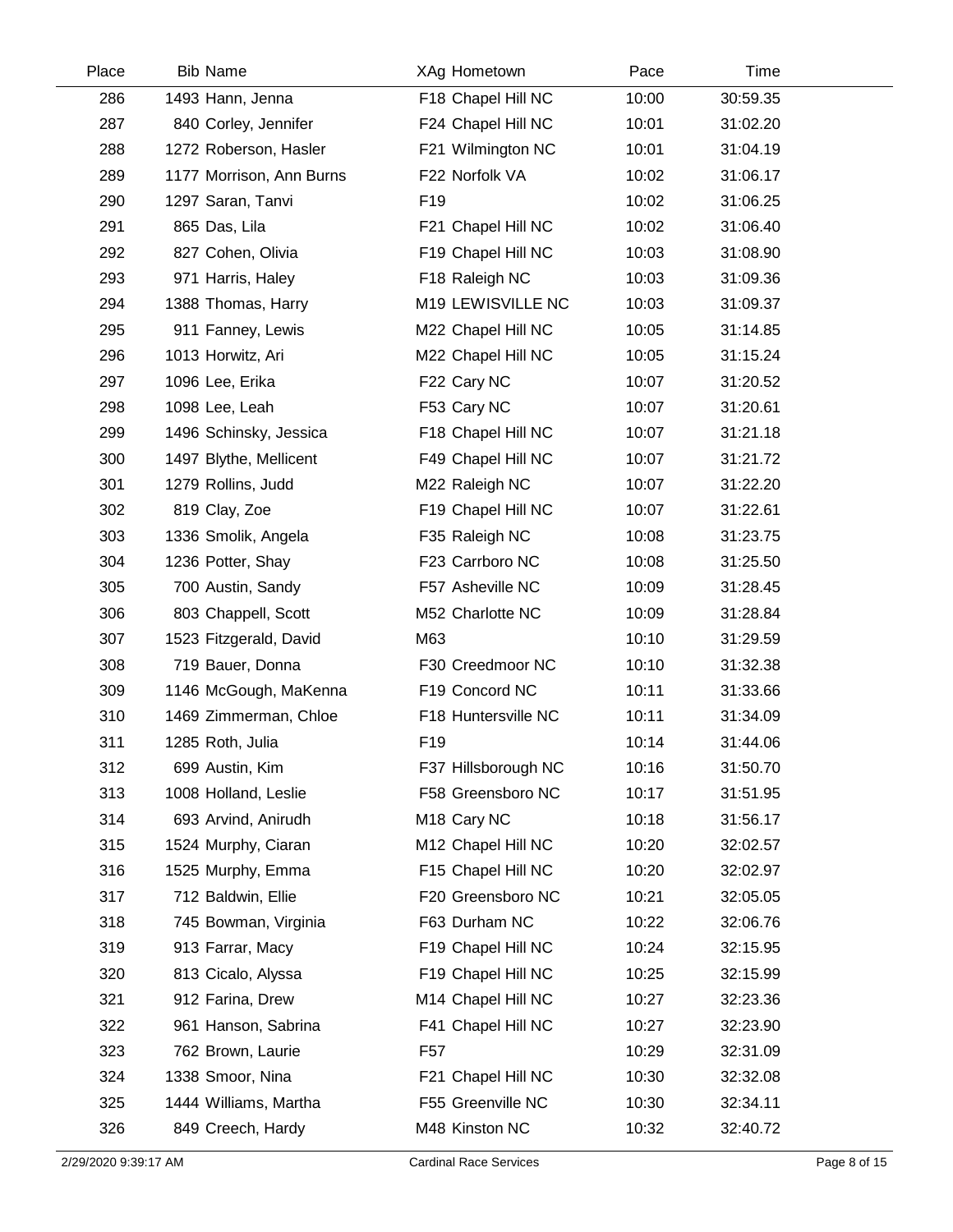| Place | <b>Bib Name</b>           | XAg Hometown         | Pace  | Time     |  |
|-------|---------------------------|----------------------|-------|----------|--|
| 327   | 1028 Imes, Allison        | F <sub>21</sub>      | 10:33 | 32:41.60 |  |
| 328   | 1530 Murphy, Justin       | M49 CARY NC          | 10:34 | 32:45.66 |  |
| 329   | 756 Bronson, Georgia      | F20 Chapel Hill NC   | 10:35 | 32:49.95 |  |
| 330   | 1062 Kiser, Kevin         | M50 Candler NC       | 10:37 | 32:54.92 |  |
| 331   | 1308 Sherrill, Beth       | F56 Greensboro NC    | 10:38 | 32:57.04 |  |
| 332   | 1405 Van Winkle, Phillip  | M58 Chapel Hill NC   | 10:38 | 32:57.59 |  |
| 333   | 1321 Slee, Matthew        | M54 CHARLOTTE NC     | 10:41 | 33:08.11 |  |
| 334   | 1220 Perkins, Elizabeth   | F40 Raleigh NC       | 10:42 | 33:10.96 |  |
| 335   | 946 Greenwell, Emily      | F36 Chapel Hill NC   | 10:42 | 33:11.65 |  |
| 336   | 860 Culbreth, Jim         | M54 Randleman NC     | 10:43 | 33:12.00 |  |
| 337   | 999 Hess, Scott           | M48 Chapel Hill NC   | 10:43 | 33:13.19 |  |
| 338   | 905 Esham, Kristin        | F36 RALEIGH NC       | 10:44 | 33:15.49 |  |
| 339   | 1471 Zinner, Josh         | M20 Raleigh NC       | 10:48 | 33:28.66 |  |
| 340   | 1473 Zinner, Molly        | F13 Raleigh NC       | 10:48 | 33:29.78 |  |
| 341   | 789 Carlton, Cater        | F22 Chapel Hill NC   | 10:49 | 33:32.10 |  |
| 342   | 791 Carlton, Chris        | M53 Atlanta GA       | 10:49 | 33:32.29 |  |
| 343   | 797 Cave, Julian          | M19 Raleigh NC       | 10:50 | 33:36.30 |  |
| 344   | 1288 Rustin, Jordan       | M19 Chapel Hill NC   | 10:51 | 33:36.69 |  |
| 345   | 1065 Kluttz, Lynn         | F18 Winston-Salem NC | 10:51 | 33:38.16 |  |
| 346   | 958 Handfield, Robert     | M55 Mt. Pleasant SC  | 10:56 | 33:53.10 |  |
| 347   | 739 Bollermann, Doug      | M24 Charlotte NC     | 10:57 | 33:56.47 |  |
| 348   | 1139 McArthur, Amy        | F38 Fuquay-Varina NC | 10:57 | 33:57.23 |  |
| 349   | 1346 Sosa, Ulises         | M20 Fort Bragg NC    | 10:58 | 33:59.12 |  |
| 350   | 1505 Fessler, Jack        | M69 Hillsborough NC  | 10:58 | 33:59.54 |  |
| 351   | 1228 Pippin, Sara         | F20 Carrboro NC      | 10:59 | 34:01.80 |  |
| 352   | 883 Donnolo, Isabel       | F21 Carrboro NC      | 10:59 | 34:03.42 |  |
| 353   | 766 Brugh, Nelson         | M49 RALEIGH NC       | 11:03 | 34:15.38 |  |
| 354   | 902 engel, kathryn        | F41 Chapel Hill NC   | 11:05 | 34:20.33 |  |
| 355   | 770 Bryant, Gavin         | M19 Chapel Hill NC   | 11:05 | 34:21.06 |  |
| 356   | 1019 Hughes, Tammy        | F44 Haw River NC     | 11:06 | 34:24.88 |  |
| 357   | 1174 Morin, Joe           | M32 Ft. Bragg NC     | 11:06 | 34:25.02 |  |
| 358   | 1092 Laughlin, Gail       | F55 Charlotte NC     | 11:06 | 34:25.56 |  |
| 359   | 717 barrett, andy         | m44 Chapel Hill NC   | 11:07 | 34:26.69 |  |
| 360   | 990 Hazel, Rodney         | M55 Greensboro NC    | 11:07 | 34:27.50 |  |
| 361   | 787 Campisi, Darien       | F20 Clarksville MD   | 11:07 | 34:28.36 |  |
| 362   | 1474 Zullo, Nick          | M20 Katonah NY       | 11:07 | 34:29.04 |  |
| 363   | 1391 Trent, Chris         | M51 Greensboro NC    | 11:11 | 34:38.77 |  |
| 364   | 1175 Morneau, Connor      | F15 Waxhaw NC        | 11:12 | 34:43.97 |  |
| 365   | 1176 Morneau, Jake        | F11 Waxhaw NC        | 11:12 | 34:44.34 |  |
| 366   | 1406 Van Winkle, Rachelle | F46 Chapel Hill NC   | 11:16 | 34:55.26 |  |
| 367   | 930 Furrie, Trisha        | F49 Sanford NC       | 11:17 | 35:00.21 |  |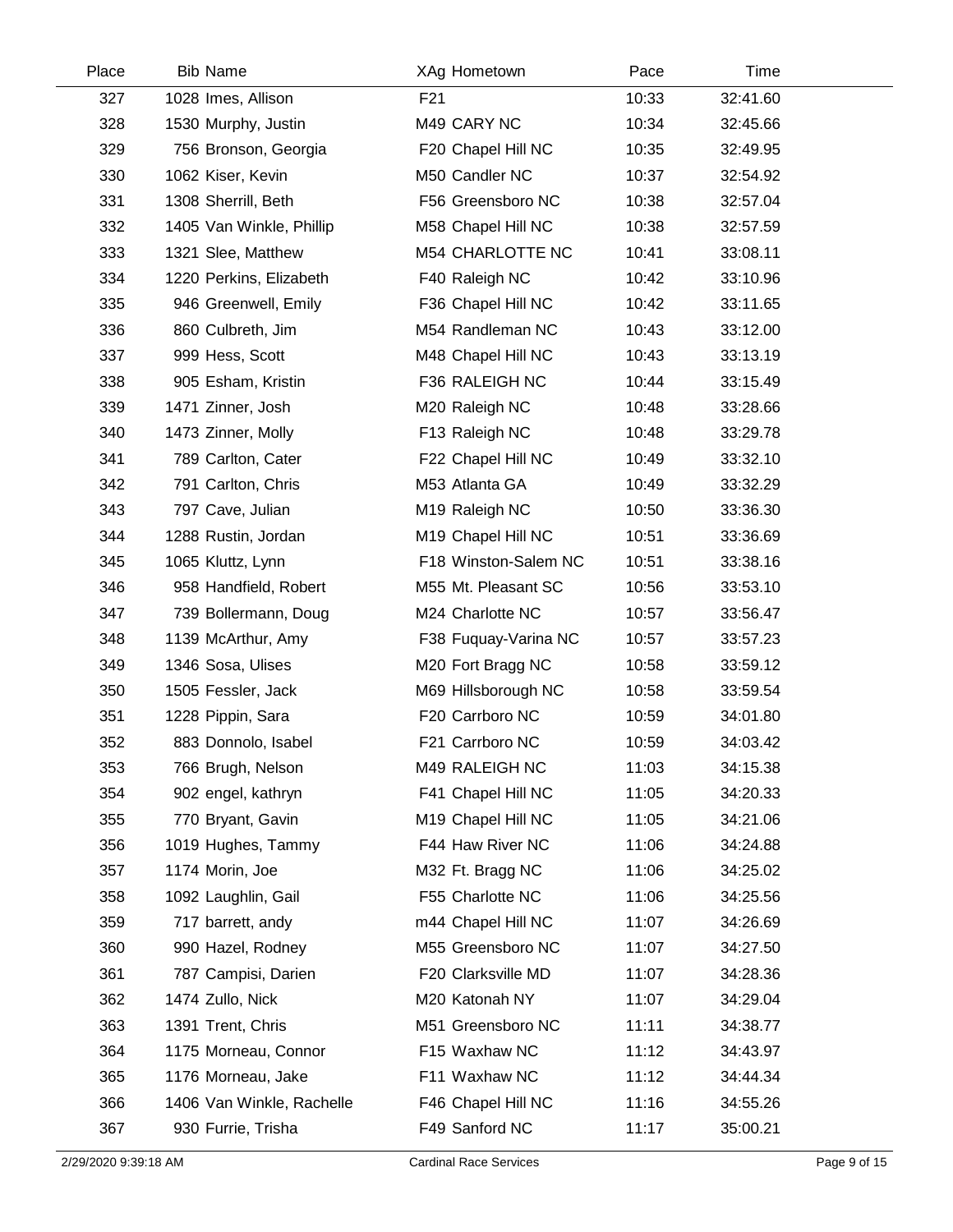| Place | <b>Bib Name</b>         | XAg Hometown         | Pace  | Time     |  |
|-------|-------------------------|----------------------|-------|----------|--|
| 368   | 1522 Thomas, Annie      | F19 Chapel Hill NC   | 11:23 | 35:17.32 |  |
| 369   | 1166 Molster, Janie     | F59 Richmond VA      | 11:24 | 35:20.27 |  |
| 370   | 1415 Walls, Thomas      | M25 Raleigh NC       | 11:25 | 35:23.87 |  |
| 371   | 1152 Mckeown, Haley     | F24 Raleigh NC       | 11:25 | 35:25.03 |  |
| 372   | 1347 Southwell, Anna    | F19 Holly Springs NC | 11:29 | 35:36.38 |  |
| 373   | 794 Carroll, Kate       | F18 Charlotte NC     | 11:29 | 35:36.42 |  |
| 374   | 779 Busick, Avery       | F19 Chapel Hill NC   | 11:29 | 35:36.81 |  |
| 375   | 853 Creekmore, Courtney | F30 Chapel Hill NC   | 11:30 | 35:38.80 |  |
| 376   | 1196 NOLL, REBECCAH     | F <sub>26</sub>      | 11:31 | 35:42.39 |  |
| 377   | 1021 Hunt, Tonya        | F51 RALEIGH NC       | 11:32 | 35:46.74 |  |
| 378   | 792 Carlton, Mac        | M20 Chapel Hill NC   | 11:33 | 35:47.25 |  |
| 379   | 1081 LaMarche, Margaret | F18 Chapel Hill NC   | 11:34 | 35:52.03 |  |
| 380   | 1069 Knapp, Michael     | M53 greensboro NC    | 11:35 | 35:55.88 |  |
| 381   | 783 Cagle, Jessica      | F29 Durham NC        | 11:37 | 36:01.98 |  |
| 382   | 1390 Tonseth, Anna      | F23 Chapel Hill NC   | 11:37 | 36:02.14 |  |
| 383   | 1044 Junk, Bob          | M68 Goldsboro NC     | 11:37 | 36:02.20 |  |
| 384   | 1031 Iz, Ceren          | F18 Cary NC          | 11:38 | 36:02.31 |  |
| 385   | 790 Carlton, Cater      | F51 Atlanta GA       | 11:38 | 36:03.55 |  |
| 386   | 1113 Lung, Chris        | M20 Charlotte NC     | 11:39 | 36:06.27 |  |
| 387   | 1046 Kamat, Aadit       | M23 Chapel Hill NC   | 11:40 | 36:09.95 |  |
| 388   | 831 Cole, Savannah      | F23 Randleman NC     | 11:41 | 36:12.48 |  |
| 389   | 773 Buckles, Sally      | F19 Chapel Hill NC   | 11:46 | 36:28.33 |  |
| 390   | 805 Chastain, Allison   | F19 Chapel Hill NC   | 11:50 | 36:41.05 |  |
| 391   | 1181 Muneton, Sarah     | F22 Winston Salem NC | 11:52 | 36:47.17 |  |
| 392   | 826 Cohen, Katelyn      | F22 Winston Salem NC | 11:52 | 36:47.40 |  |
| 393   | 1250 Ramirez, Keira     | F13 Rougemont NC     | 11:54 | 36:54.90 |  |
| 394   | 1251 Ramirez, Mary      | F47 Rougemont NC     | 11:55 | 36:55.79 |  |
| 395   | 1490 Riginos, Chatham   | M10 Charlotte NC     | 11:55 | 36:57.90 |  |
| 396   | 1266 Riginos, Shaileen  | F50 Charlotte NC     | 11:55 | 36:58.04 |  |
| 397   | 1439 Wilcher, Bailey    | F18 Chapel Hill NC   | 11:56 | 36:58.86 |  |
| 398   | 1440 Wilcher, Sydnee    | F21 Carrboro NC      | 11:56 | 36:58.87 |  |
| 399   | 1150 McGuire, Wendy     | F42 Kannapolis NC    | 11:56 | 37:00.12 |  |
| 400   | 802 Chappell, Janice    | F52 Charlotte NC     | 12:03 | 37:19.84 |  |
| 401   | 1470 Zinner, Cliff      | M61 Raleigh NC       | 12:06 | 37:31.17 |  |
| 402   | 720 Bauer, Julie        | F56 Durham NC        | 12:07 | 37:32.33 |  |
| 403   | 1071 Koetting, Patti    | F48 Chapel Hill NC   | 12:14 | 37:56.73 |  |
| 404   | 1158 Mishra, Girish     | M53 winston-salem NC | 12:20 | 38:13.63 |  |
| 405   | 1362 Stockton, Hill     | M60 Winston-Salem NC | 12:23 | 38:22.17 |  |
| 406   | 1520 Schade, Meredith   | F63 Hummelstown PA   | 12:24 | 38:26.65 |  |
| 407   | 1237 Powers, Bill       | m85 Chapel Hill NC   | 12:26 | 38:34.15 |  |
| 408   | 1050 kast, Ellen        | F28 Fuquay-Varina NC | 12:28 | 38:37.28 |  |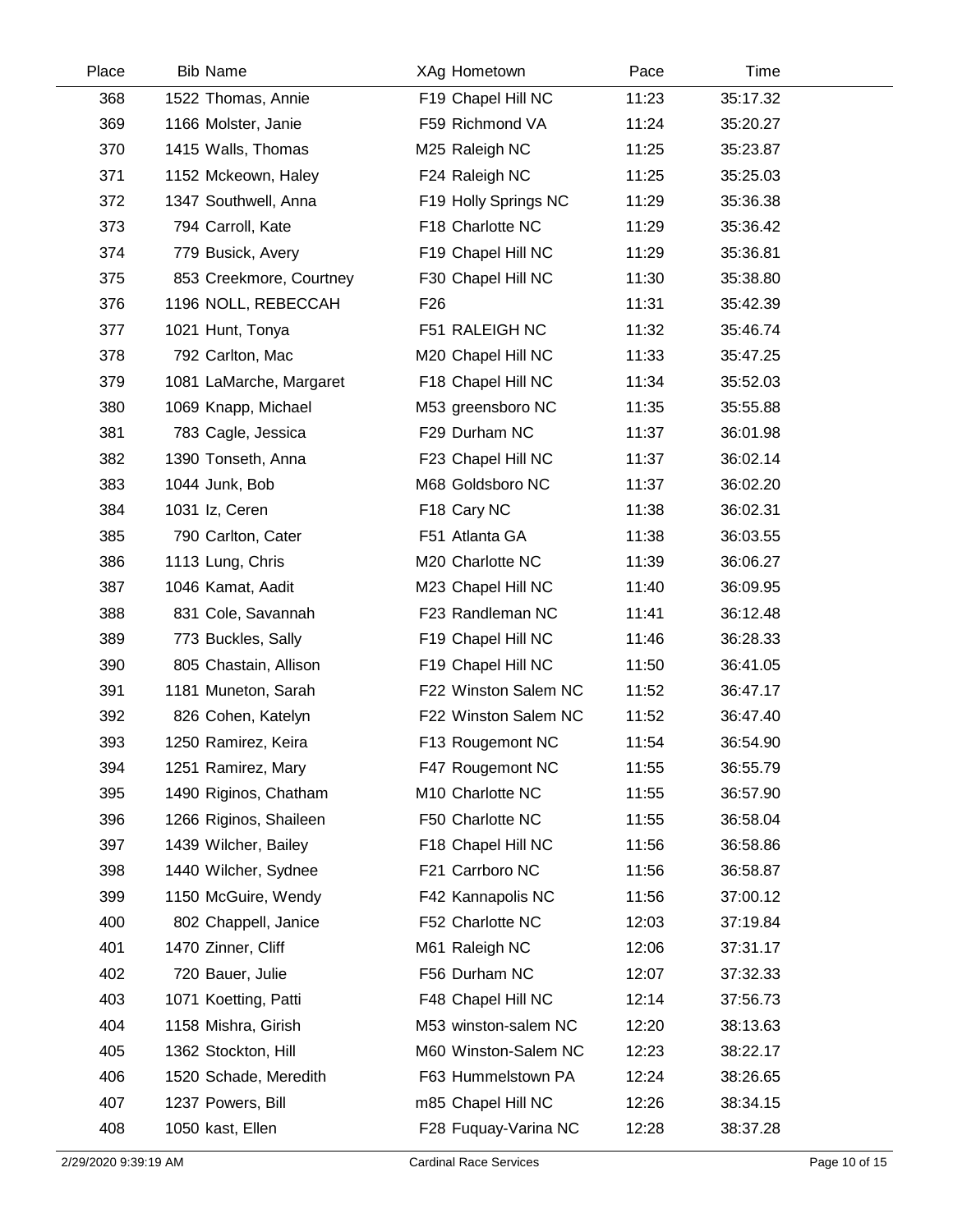| Place | <b>Bib Name</b>           | XAg Hometown         | Pace  | Time     |  |
|-------|---------------------------|----------------------|-------|----------|--|
| 409   | 1372 Strickland, Liz      | F31 Fuquay-Varina NC | 12:28 | 38:37.39 |  |
| 410   | 1453 Wood, Berkley        | F22 Chapel Hill NC   | 12:38 | 39:11.31 |  |
| 411   | 1456 Wood, Michelle       | F51 Dallas TX        | 12:39 | 39:11.88 |  |
| 412   | 733 Black, Bretaigne      | F48 Atlanta GA       | 12:39 | 39:12.46 |  |
| 413   | 1466 Young-Wright, Kim    | F60 Chapel Hill NC   | 12:39 | 39:13.93 |  |
| 414   | 950 Gruesbeck, Bryan      | M50 Pittsboro NC     | 12:41 | 39:18.14 |  |
| 415   | 1395 Troutman, Emily      | F34 Sanford NC       | 12:53 | 39:55.24 |  |
| 416   | 850 Creech, Harper Rae    | F23 Durham NC        | 12:53 | 39:56.26 |  |
| 417   | 1018 Huang, Herman        | M53 Raleigh NC       | 12:53 | 39:56.91 |  |
| 418   | 1006 Hogue, Terry         | M52 Creedmoor NC     | 12:54 | 40:00.33 |  |
| 419   | 848 Creech, Dana          | F49 Kinston NC       | 12:54 | 40:00.41 |  |
| 420   | 1003 High, Margaret       | F22 Durham NC        | 12:55 | 40:01.65 |  |
| 421   | 1252 Reckert, Hope        | F21 Cary NC          | 12:59 | 40:14.33 |  |
| 422   | 1253 Reckert, Michelle    | F56 Cary NC          | 12:59 | 40:14.47 |  |
| 423   | 1254 Reckert, Paige       | F25 Cary NC          | 12:59 | 40:15.18 |  |
| 424   | 1192 Newman, Christopher  | M45 Durham NC        | 13:01 | 40:20.87 |  |
| 425   | 1320 Slee, Deborah        | F56 CHARLOTTE NC     | 13:12 | 40:53.71 |  |
| 426   | 1396 Tsai, Jocelyn        | F33 Carrboro NC      | 13:34 | 42:02.71 |  |
| 427   | 1134 Mast, Anabel         | F20 Chapel Hill NC   | 13:42 | 42:27.59 |  |
| 428   | 885 Dreyer, Karly         | F21 Chapel Hill NC   | 13:43 | 42:31.73 |  |
| 429   | 1268 Riopel, Becca        | F19 Charlotte NC     | 13:53 | 43:01.85 |  |
| 430   | 861 Curme, Sally          | F19 Charlotte NC     | 13:53 | 43:02.40 |  |
| 431   | 1080 LaMarche, Derek      | M52 Huntersville NC  | 13:56 | 43:11.41 |  |
| 432   | 960 Hanna, Jessica        | F34 Raleigh NC       | 13:56 | 43:12.92 |  |
| 433   | 1351 Stephenson, Mary Kay | F54 Raleigh NC       | 13:59 | 43:21.14 |  |
| 434   | 774 Buie, Henry           | M53 Greensboro NC    | 14:04 | 43:37.41 |  |
| 435   | 775 Buie, Julie           | F53 Greensboro NC    | 14:04 | 43:37.56 |  |
| 436   | 1424 Weisenfeld, Elliott  | F10 Hillsborough NC  | 14:06 | 43:42.79 |  |
| 437   | 1489 McCarthy, Caitlin    | F14 Chapel Hill NC   | 14:07 | 43:45.93 |  |
| 438   | 1507 Moran, Jenny         | F26 Chapel Hill NC   | 14:10 | 43:53.85 |  |
| 439   | 1187 Neal, Elizabeth      | F25 Jacksonville NC  | 14:17 | 44:16.24 |  |
| 440   | 1188 Neal, Linda          | F53 Jacksonville NC  | 14:17 | 44:16.52 |  |
| 441   | 1511 Roggenbuck, Sharon   | F81 Hillsborough NC  | 14:18 | 44:20.22 |  |
| 442   | 1064 Kline, Margaret      | F50 Raleigh NC       | 14:29 | 44:52.78 |  |
| 443   | 1275 Rogers, Emily        | F22 Charlotte NC     | 14:33 | 45:07.52 |  |
| 444   | 1263 Rieger, Debbie       | F64 Matthews NC      | 14:34 | 45:08.76 |  |
| 445   | 996 Hendricks, Teri       | F59 Nashville TN     | 14:34 | 45:09.45 |  |
| 446   | 1208 Osborne, Eloise      | F18 Durham NC        | 14:34 | 45:09.60 |  |
| 447   | 1244 Putze, Caroline      | F20 Raleigh NC       | 14:35 | 45:13.83 |  |
| 448   | 1078 Kunkel, Caroline     | F19 Cary NC          | 14:35 | 45:13.93 |  |
| 449   | 1048 KARPINSKI, EMILY     | F <sub>28</sub>      | 14:51 | 46:01.35 |  |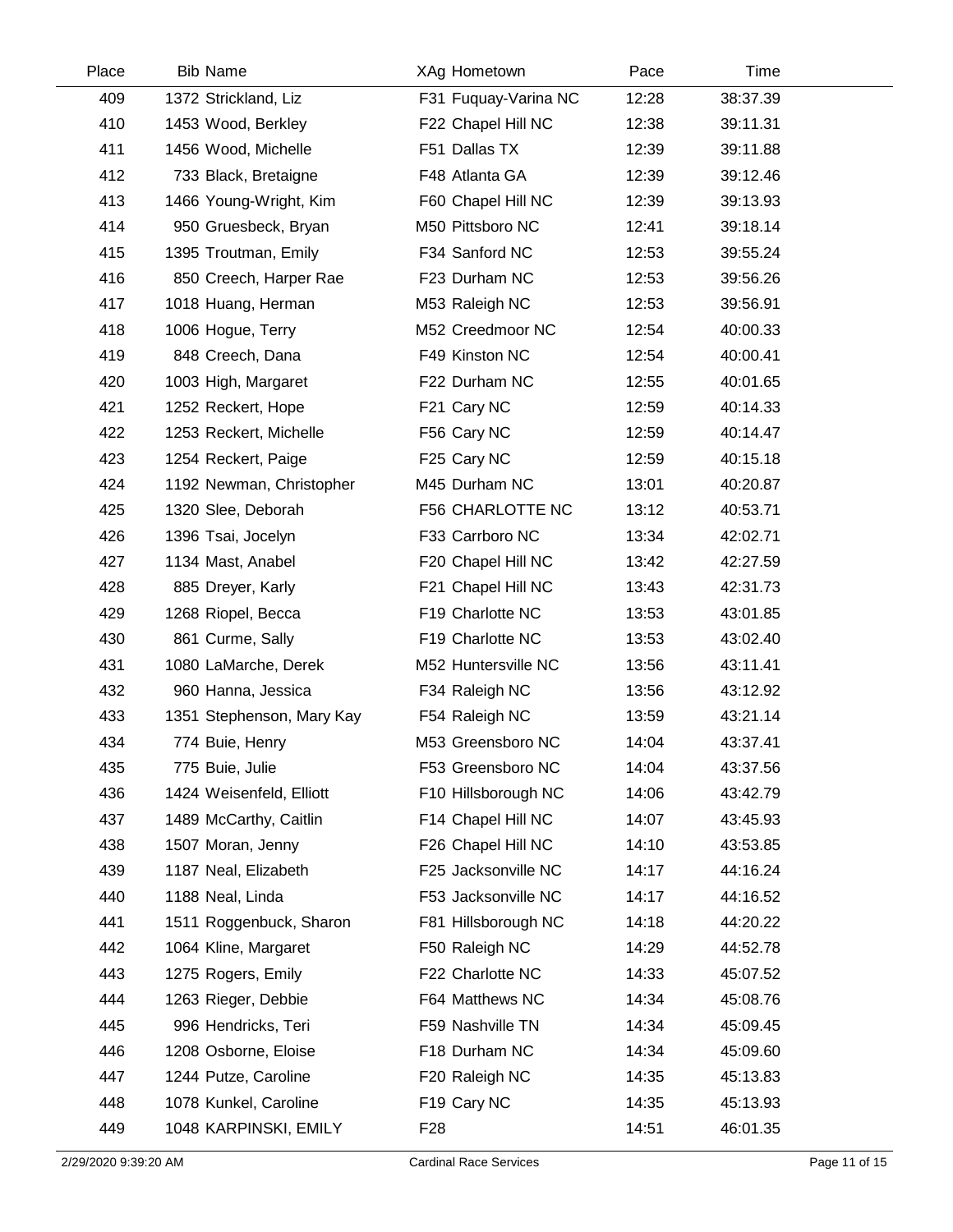| Place | <b>Bib Name</b>            | XAg Hometown           | Pace  | Time     |  |
|-------|----------------------------|------------------------|-------|----------|--|
| 450   | 767 Brugh, Spencer         | F12 RALEIGH NC         | 14:53 | 46:09.23 |  |
| 451   | 765 Brugh, Lisa            | F48 RALEIGH NC         | 14:54 | 46:12.89 |  |
| 452   | 923 Foulser, Alban         | F <sub>26</sub>        | 15:01 | 46:32.62 |  |
| 453   | 1102 Leland, June          | F57 Tarboro NC         | 15:01 | 46:33.30 |  |
| 454   | 995 Hendricks, Scott       | M63 Nashville TN       | 15:13 | 47:10.46 |  |
| 455   | 1350 Stansbury, Tina       | F <sub>51</sub>        | 15:16 | 47:20.93 |  |
| 456   | 1075 Krejs, Susan          | F50 Dallas TX          | 15:16 | 47:20.94 |  |
| 457   | 1198 Noll, Susan           | F51 Charlottesville VA | 15:16 | 47:20.94 |  |
| 458   | 881 Donahoo, Gina          | F48 Jacksonville FL    | 15:26 | 47:50.84 |  |
| 459   | 1317 Simpson, Page         | F58 Jacksonville FL    | 15:26 | 47:51.52 |  |
| 460   | 1114 Lyon, Emma            | F18 Raleigh NC         | 15:29 | 48:01.00 |  |
| 461   | 760 Brown, Emma            | F17 Wilmington NC      | 15:30 | 48:02.06 |  |
| 462   | 1271 Roane, Anne-Hunter    | F17 Raleigh NC         | 15:30 | 48:02.12 |  |
| 463   | 1384 Teague, Christina     | F53 Charlottesville VA | 15:31 | 48:06.88 |  |
| 464   | 880 Donahoo, Anna          | F18 Jacksonville FL    | 15:32 | 48:10.14 |  |
| 465   | 1398 Tully, Tara           | F48 Yorktown Heights N | 15:35 | 48:19.12 |  |
| 466   | 736 Bobbitt, Sally         | F21 Chapel Hill NC     | 15:35 | 48:19.19 |  |
| 467   | 1348 Spinnenweber, Anna    | F20 Chapel Hill NC     | 15:36 | 48:20.72 |  |
| 468   | 906 Evans, Ann             | F55 Charlotte NC       | 15:37 | 48:25.20 |  |
| 469   | 821 Clegg, Audrey          | F21 Greensboro NC      | 15:37 | 48:25.87 |  |
| 470   | 1077 Krulewitch, Alexandra | F21 Chapel Hill NC     | 15:37 | 48:26.15 |  |
| 471   | 726 Bellavia, Morgan       | F19 Charlotte NC       | 15:38 | 48:26.25 |  |
| 472   | 677 Addison, Claire        | F21 Dallas TX          | 15:38 | 48:26.83 |  |
| 473   | 1226 Pinkston, Emily       | F22 Chapel Hill NC     | 15:38 | 48:27.48 |  |
| 474   | 1437 Whitney, Hunter       | F22 Chapel Hill NC     | 15:44 | 48:45.23 |  |
| 475   | 1427 WEISENFELD, LEIGH ANN | F44 Hillsborough NC    | 15:45 | 48:48.92 |  |
| 476   | 1066 Knapp, Ellen          | F22 greensboro NC      | 15:46 | 48:51.59 |  |
| 477   | 1218 Pedraza, Rudy         | M27 Chapel Hill NC     | 15:46 | 48:52.82 |  |
| 478   | 845 Cram, Megan            | F24 Chapel Hill NC     | 15:46 | 48:53.37 |  |
| 479   | 846 Cram, Sheri            | F53 greensboro NC      | 15:47 | 48:55.31 |  |
| 480   | 1033 Jackson, Terri        | F58 Greensboro NC      | 15:47 | 48:56.19 |  |
| 481   | 898 Ector, Katherine       | F30 BURLINGTON NC      | 15:47 | 48:56.81 |  |
| 482   | 974 Harris, Jennifer       | F47 High Point NC      | 15:55 | 49:19.54 |  |
| 483   | 1258 Reynolds, Courtney    | F22 Chapel Hill NC     | 16:03 | 49:43.76 |  |
| 484   | 1256 Reynolds, Allyson     | F56 Raleigh NC         | 16:04 | 49:47.11 |  |
| 485   | 1259 Reynolds, Michael     | M54 Raleigh NC         | 16:04 | 49:49.91 |  |
| 486   | 1514 Allen, Mary           | F28 RALEIGH NC         | 16:07 | 49:57.04 |  |
| 487   | 1144 McElwee, Addie        | F26 Charlotte NC       | 16:07 | 49:57.36 |  |
| 488   | 1090 Lasso, Sarah Beth     | F52 RALEIGH NC         | 16:09 | 50:04.74 |  |
| 489   | 1377 Swain, Jean           | F59 RALEIGH NC         | 16:13 | 50:17.27 |  |
| 490   | 997 Henry, Jennifer        | F57 Greensboro NC      | 16:16 | 50:27.11 |  |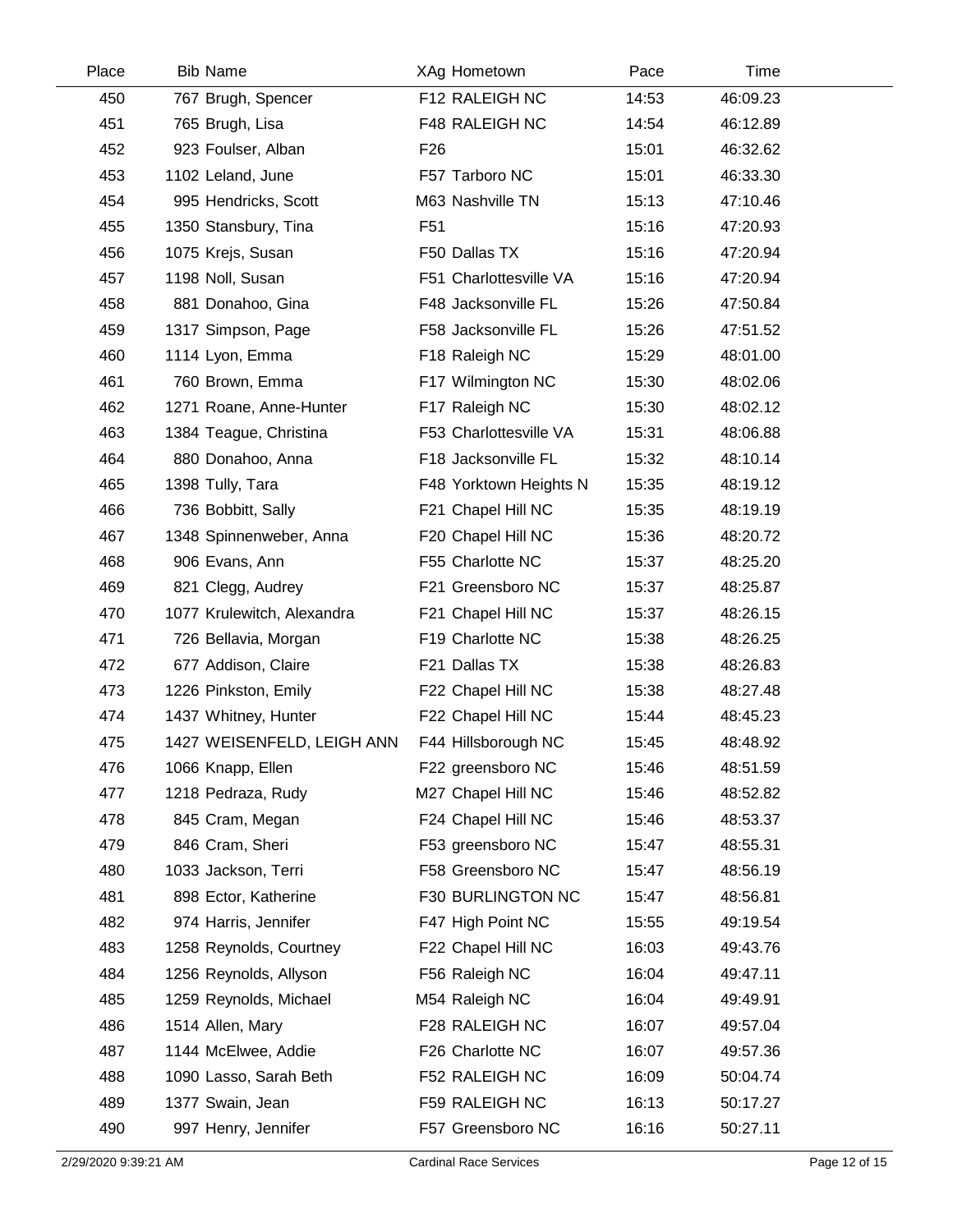| Place | <b>Bib Name</b>           | XAg Hometown           | Pace  | Time     |  |
|-------|---------------------------|------------------------|-------|----------|--|
| 491   | 988 Hazel, Lisa           | F54 Greensboro NC      | 16:17 | 50:28.69 |  |
| 492   | 822 Clegg, Russ           | M55 Greensboro NC      | 16:23 | 50:46.71 |  |
| 493   | 698 Austin, Jim           | M56 Asheville NC       | 16:24 | 50:50.90 |  |
| 494   | 1127 Marchant, Jack       | M58 Charlotte NC       | 16:25 | 50:53.29 |  |
| 495   | 1060 Kinney, Tracy        | F57 Reidsville NC      | 16:27 | 50:58.90 |  |
| 496   | 685 Anderson, Emili       | F21 Charlotte NC       | 16:30 | 51:08.58 |  |
| 497   | 1128 Marchant, Susan      | F56 Charlotte NC       | 16:33 | 51:17.09 |  |
| 498   | 1383 Teague, Caroline     | F18 Charlottesville VA | 16:34 | 51:21.82 |  |
| 499   | 1195 Noll, Franny         | F18 Charlottesville VA | 16:34 | 51:21.85 |  |
| 500   | 1163 Miyares, Juan        | M52 Huntersville NC    | 16:42 | 51:45.03 |  |
| 501   | 1164 Miyares, Rebecca     | F49 Huntersville NC    | 16:42 | 51:46.57 |  |
| 502   | 1463 Young, Abby          | F18 Durham NC          | 16:42 | 51:47.38 |  |
| 503   | 1026 Hutcheson, Serena    | F53 DURHAM NC          | 16:42 | 51:47.74 |  |
| 504   | 1464 Young, Michelle      | F49 Durham NC          | 16:43 | 51:47.83 |  |
| 505   | 1498 McAdam, Stephanie    | F50 Carrboro NC        | 16:43 | 51:50.50 |  |
| 506   | 1508 Schinsky, Karen      | F52 Chapel Hill NC     | 16:44 | 51:51.48 |  |
| 507   | 1416 Walsh, Michael       | M79 Holly Springs NC   | 16:45 | 51:56.13 |  |
| 508   | 945 Grant, Estelle        | F <sub>55</sub>        | 16:48 | 52:04.83 |  |
| 509   | 696 Atchison, Michelle    | F52 Hickory NC         | 16:49 | 52:07.63 |  |
| 510   | 810 Childrey, Maria       | F49 Raleigh NC         | 16:51 | 52:12.83 |  |
| 511   | 768 Bryant, catherine     | F26 RALEIGH NC         | 16:52 | 52:15.74 |  |
| 512   | 769 Bryant, Claire        | F54 RALEIGH NC         | 16:52 | 52:16.82 |  |
| 513   | 985 Hawthorne, Caroline   | F19 Wilmington NC      | 17:00 | 52:42.02 |  |
| 514   | 1495 Hawthorne, Henry     | M20 Wilmington NC      | 17:01 | 52:46.09 |  |
| 515   | 986 Hawthorne, Jane       | F57 Wilmington NC      | 17:01 | 52:46.41 |  |
| 516   | 1135 Maza, Kim            | F60 Chapel Hill NC     | 17:10 | 53:14.10 |  |
| 517   | 1137 Maza-Collins, Lindey | F30 Chapel Hill NC     | 17:11 | 53:15.35 |  |
| 518   | 686 Anderson, Emma        | F18 Chapel Hill NC     | 17:11 | 53:16.76 |  |
| 519   | 943 Gorman, Lindley       | F19 Chapel Hill NC     | 17:11 | 53:17.51 |  |
| 520   | 1148 McGuinness, Kennedy  | F22 Chapel Hill NC     | 17:32 | 54:20.63 |  |
| 521   | 1378 Swain, Jeffrey       | M64 RALEIGH NC         | 17:33 | 54:24.86 |  |
| 522   | 878 Dobrowski, Matt       | M55 Charlotte NC       | 17:42 | 54:51.06 |  |
| 523   | 1167 Moore, Angel         | F56 Winston-Salem NC   | 17:44 | 54:57.58 |  |
| 524   | 1171 Moore, Rob           | M58 Winston-Salem NC   | 17:44 | 54:57.84 |  |
| 525   | 734 Black, Mary Martha    | F71 Chapel Hill NC     | 17:45 | 55:00.03 |  |
| 526   | 1455 Wood, Hollis         | F17 Dallas TX          | 17:45 | 55:00.58 |  |
| 527   | 984 Hawkins, Lane         | F22 Chapel Hill NC     | 17:46 | 55:04.23 |  |
| 528   | 1329 Smith, CJ            | F58 Chapel Hill FL     | 17:51 | 55:19.00 |  |
| 529   | 1332 Smith, Hannah        | F22 Chapel Hill FL     | 17:51 | 55:19.13 |  |
| 530   | 1149 Mcguinness, Kristen  | F52 Newport Beach CA   | 17:51 | 55:19.55 |  |
| 531   | 887 Dudley, Beverly       | F54 Raleigh NC         | 17:52 | 55:22.60 |  |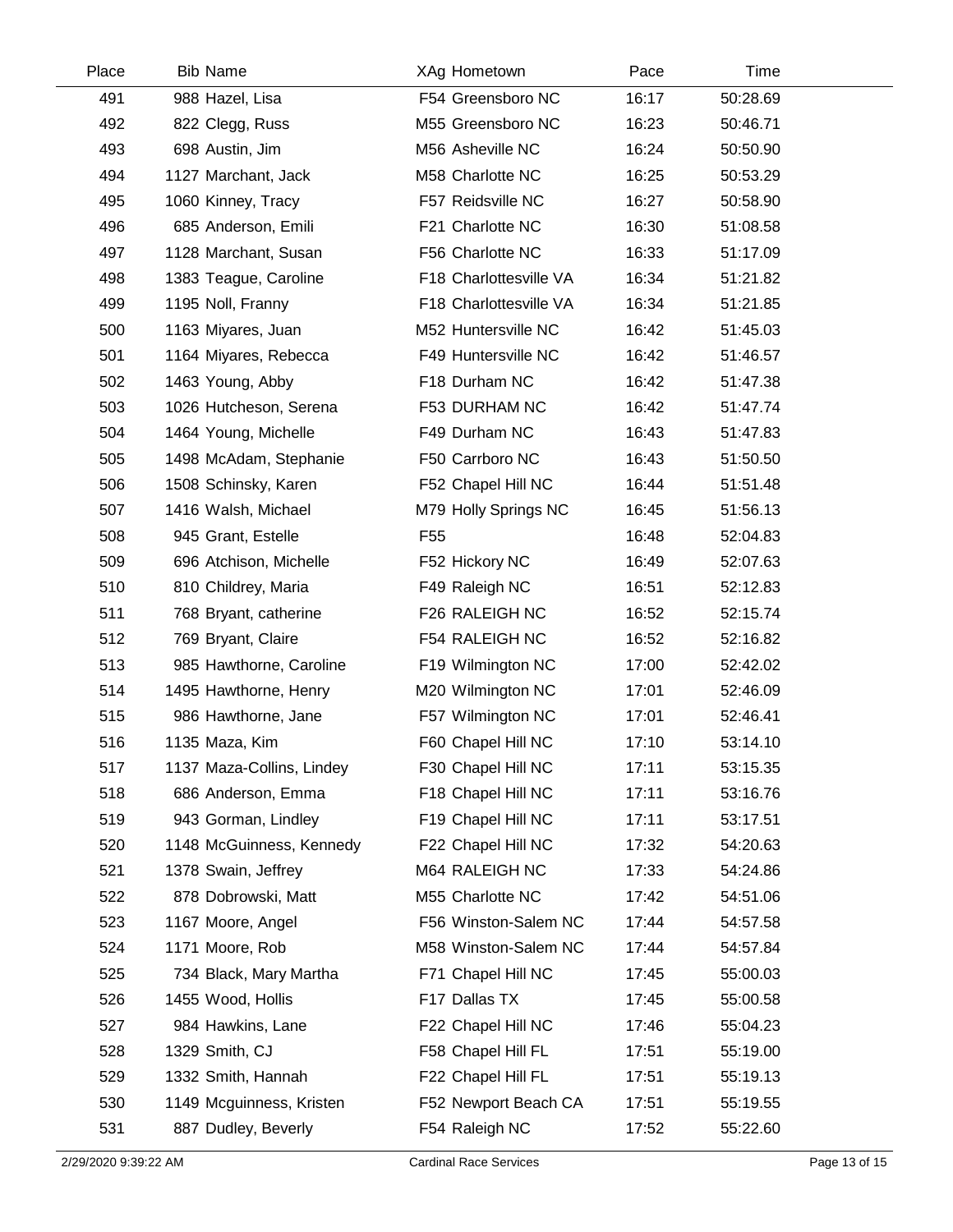| Place | <b>Bib Name</b>          | XAg Hometown           | Pace  | Time     |  |
|-------|--------------------------|------------------------|-------|----------|--|
| 532   | 890 Dudley, Todd         | M55                    | 17:52 | 55:22.86 |  |
| 533   | 1217 Peck, Josh          | M21 Chapel Hill NC     | 17:53 | 55:25.97 |  |
| 534   | 1441 Williams, Billy     | M61 Greenville NC      | 17:54 | 55:28.83 |  |
| 535   | 1433 White, Don          | M57 Winston-Salem NC   | 17:54 | 55:29.78 |  |
| 536   | 939 Good, Sarah          | F59 Charlotte NC       | 17:55 | 55:31.40 |  |
| 537   | 1067 knapp, Jake         | M19 greensboro NC      | 17:55 | 55:32.28 |  |
| 538   | 879 Dobrowski, Tamberlyn | F53 Charlotte NC       | 17:55 | 55:32.76 |  |
| 539   | 940 Good, Scott          | M62 Charlotte NC       | 17:55 | 55:33.29 |  |
| 540   | 1039 Johnson, Liz        | F50 Hickory NC         | 17:56 | 55:36.09 |  |
| 541   | 809 Chewning, Gracie     | F22 Chapel Hill NC     | 18:00 | 55:47.25 |  |
| 542   | 710 Baker, Elizabeth     | F21 Chapel Hill NC     | 18:00 | 55:48.14 |  |
| 543   | 1227 Pinkston, Julia     | F56 Atlanta GA         | 18:02 | 55:54.01 |  |
| 544   | 740 Bollermann, Laura    | F53 Charlotte NC       | 18:03 | 55:58.50 |  |
| 545   | 709 Baker, Charwyne      | F50 Greensboro NC      | 18:06 | 56:07.87 |  |
| 546   | 959 Haney, Marcia        | F72 DURHAM NC          | 18:07 | 56:08.86 |  |
| 547   | 724 Bell, Edwin          | M57                    | 18:10 | 56:19.23 |  |
| 548   | 725 Bell, Kelly          | F <sub>55</sub>        | 18:11 | 56:21.26 |  |
| 549   | 1435 White, Kelly        | F56 Winston-Salem NC   | 18:11 | 56:22.87 |  |
| 550   | 711 Baker, Scott         | M49 Greensboro NC      | 18:23 | 56:58.47 |  |
| 551   | 1191 Neff, Reagan        | F15 Greensboro NC      | 18:24 | 57:03.71 |  |
| 552   | 1190 Neff, Kathy         | F53 Greensboro NC      | 18:25 | 57:04.48 |  |
| 553   | 1368 Stout, Gina         | F48 Wilmington NC      | 18:25 | 57:04.71 |  |
| 554   | 1140 McCall, Doug        | M47 Cary NC            | 18:25 | 57:05.38 |  |
| 555   | 1073 Kosmicki, Iris      | F26 Chapel Hill NC     | 18:25 | 57:06.94 |  |
| 556   | 749 Brechnitz, Greta     | F22 Chapel Hill NC     | 18:26 | 57:08.56 |  |
| 557   | 926 Franks, Francie      | F22 Chapel Hill NC     | 18:26 | 57:08.62 |  |
| 558   | 815 Clark, Olivia        | F21 Chapel Hill NC     | 18:26 | 57:08.75 |  |
| 559   | 1472 Zinner, Mattison    | F22 Raleigh NC         | 18:27 | 57:11.14 |  |
| 560   | 782 Byrum, Stephen       | M49 Charlotte NC 28209 | 18:43 | 58:01.22 |  |
| 561   | 866 Davenport, Anissa    | F52 Greenville NC      | 18:43 | 58:02.23 |  |
| 562   | 781 Byrum, Christine     | F49 Charlotte NC 28209 | 18:44 | 58:02.89 |  |
| 563   | 738 Bollermann, Brooke   | F16 Charlotte NC       | 18:44 | 58:04.84 |  |
| 564   | 1070 Knors, Jenna        | F19 Chapel Hill NC     | 18:44 | 58:05.87 |  |
| 565   | 909 Fairbairn, Tommy     | M20 Raleigh NC         | 18:45 | 58:06.70 |  |
| 566   | 761 Brown, Gracie        | F21 Raleigh NC         | 18:45 | 58:08.68 |  |
| 567   | 867 Davenport, David     | M54 Greenville NC      | 18:46 | 58:10.27 |  |
| 568   | 1216 Pearce, Kara        | F31 Durham NC          | 18:47 | 58:12.61 |  |
| 569   | 1446 Winslow, Whitney    | F31 Durham NC          | 18:47 | 58:13.25 |  |
| 570   | 1156 Miller, Mike        | M33 DURHAM NC          | 18:47 | 58:13.85 |  |
| 571   | 689 Anderson, Melissa    | F51 Greenville NC      | 18:48 | 58:17.84 |  |
| 572   | 1201 Nover, Marc         | M53                    | 18:49 | 58:18.44 |  |